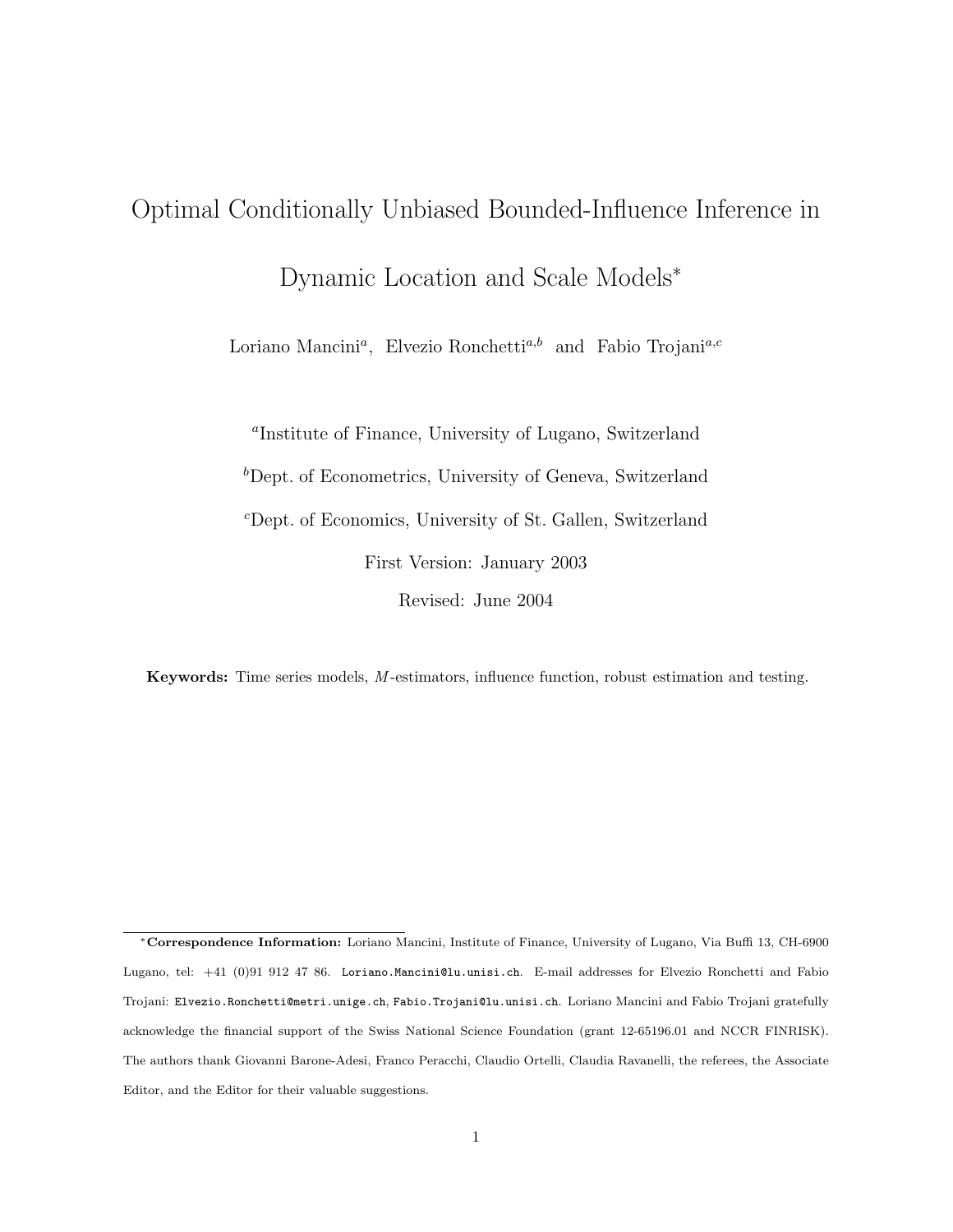#### Abstract

This paper studies the local robustness of estimators and tests for the conditional location and scale parameters in a strictly stationary time series model. We first derive optimal bounded-influence estimators for such settings under a conditionally Gaussian reference model. Based on these results, optimal bounded-influence versions of the classical likelihood-based tests for parametric hypotheses are obtained. We propose a feasible and efficient algorithm for the computation of our robust estimators, which makes use of analytical Laplace approximations to estimate the auxiliary recentering vectors ensuring Fisher consistency in robust estimation. This strongly reduces the necessary computation time by avoiding the simulation of multidimensional integrals, a task that has typically to be addressed in the robust estimation of nonlinear models for time series. In some Monte Carlo simulations of an  $AR(1)$ -ARCH $(1)$  process we show that our robust procedures maintain a very high efficiency under ideal model conditions and at the same time perform very satisfactorily under several forms of departure from conditional normality. On the contrary, classical Pseudo Maximum Likelihood inference procedures are found to be highly inefficient under such local model misspecifications. These patterns are confirmed by an application to robust testing for ARCH.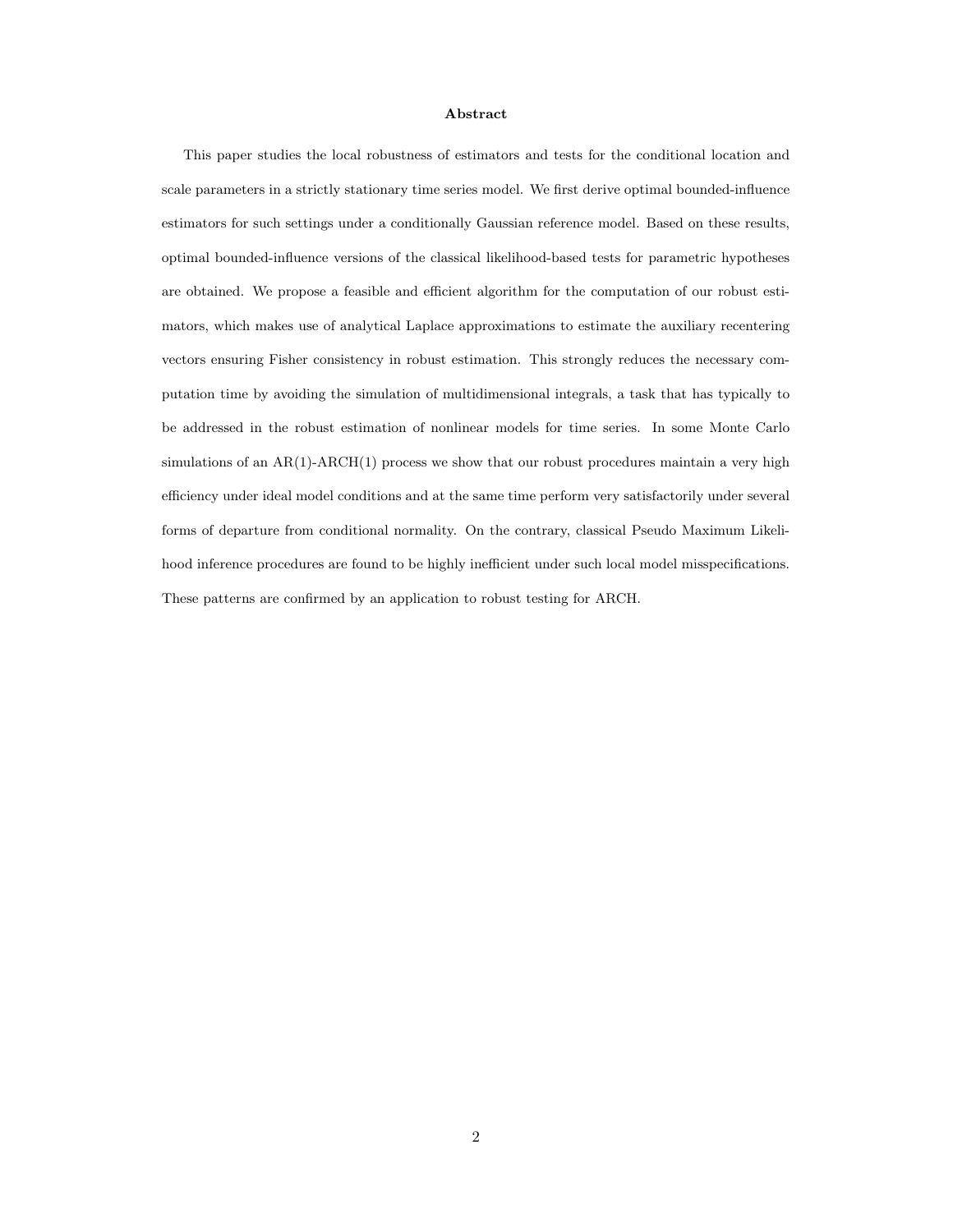# 1 Introduction

This paper studies the local robustness properties of estimation and testing procedures for the conditional location and scale parameters of a strictly stationary time series model.

The class of conditional location and scale time series models is quite broad and includes several wellknown dynamic models largely applied in economics and empirical finance, such as pure conditional scale models (like ARCH models; Engle 1982) or models that jointly parameterize the conditional location and the scale of the given time series (like for instance ARCH in mean models; Engle, Lilien and Robins 1987). Typically, classical (non robust) estimation of the parameters of such models is obtained by means of a Pseudo Maximum Likelihood (PML) approach based on the nominal assumption of a conditionally Gaussian log-likelihood; see also Bollerslev and Wooldridge (1992). Such PML estimators are based on an unbounded conditional score function, implying—as shown below—an unbounded time series influence function (IF, Künsch 1984; Hampel 1974). As a consequence, PML estimators for conditional location and scale models are not robust under local departures from conditional normality. In this paper we propose a new class of inference procedures which are robust to local nonparametric misspecifications of a parametric, conditionally Gaussian, location and scale model. More specifically, we consider the class of robust, conditionally unbiased, M -estimators for the parameters of conditional location and scale models and derive the optimal (i.e. the most efficient) robust estimator within this class. Based on such estimators, several Maximum Likelihood (ML)-type bounded-influence tests for parametric hypotheses on the parameters of the conditional location and scale equations are then obtained following the general approach in Heritier and Ronchetti (1994) and Ronchetti and Trojani (2001).

The need for robust procedures in estimation and testing has been stressed by many authors and is now widely recognized both in the statistical and the econometric literature; cf. for instance Hampel (1974), Koenker and Bassett (1978), Huber (1981), Koenker (1982), Hampel et al. (1986), Peracchi (1990), and more recently Markatou and Ronchetti (1997), Krishnakumar and Ronchetti (1997), Ronchetti and Trojani (2001), Ortelli and Trojani (2002), Gagliardini, Trojani and Urga (2004). However, the problem of the robust estimation for the parameters of conditional location and scale models has been considered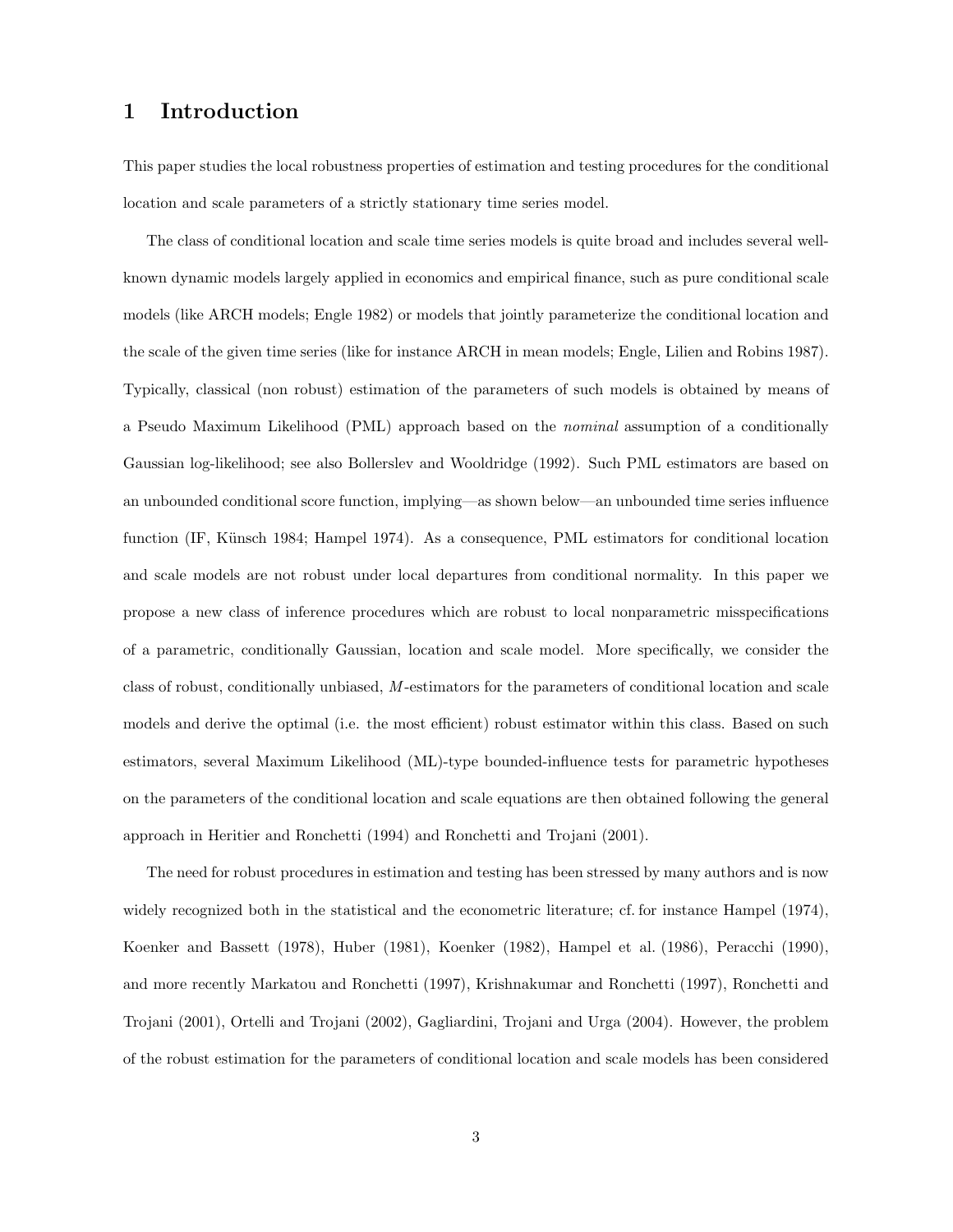so far by a few authors and only from the specific perspective of high breakdown estimation. Even less attention has been devoted to robust inference within conditional location and scale models. High breakdown estimators resistant to large amount of contamination have been proposed by Sakata and White (1998) and Muler and Yohai (1999). These estimators are very useful at the exploratory and estimation stage. Here we focus at the inference stage, where we typically have an approximate model and we can expect small deviations from the model. Alternatives to high breakdown estimators are also needed because these estimators are computationally intensive and cannot be applied to estimate the parameters of a class of broadly applied models—such as for instance threshold ARCH or ARCH in mean models.

This paper derives optimal bounded-influence estimation and testing procedures for a general conditional location and scale model, which are computationally only slightly more demanding than those required by a classical PML estimation of such models. The more specific contributions to the current literature are the following.

First, we characterize the robustness of conditionally unbiased M -estimators for nonlinear conditional location and scale models by computing the time series IF for the implied asymptotic functional estimator. This has been defined by Künsch (1984) who applied this concept to  $AR(p)$  processes. We extend this result to our general model (1); see below. This is a first necessary step which allows us to construct robust statistical procedures which can control for  $(i)$  the local asymptotic bias on the parameter estimates and  $(ii)$  the local asymptotic distortion on the level and the power of ML-type tests.

Second, we derive the optimal bounded-influence estimator for the parameters of conditional location and scale models under a conditionally Gaussian reference model. This extends the optimality result in Künsch (1984) (obtained for  $AR(p)$  models) and the application of optimal conditionally unbiased  $M$ -estimators in Künsch, Stefanski and Carroll (1989) (obtained for generalized linear models) to general nonlinear second order dynamic models. Based on these results, optimal bounded-influence versions of the classical Wald, score and likelihood ratio tests are derived along the general lines proposed in Heritier and Ronchetti (1994) and Ronchetti and Trojani (2001).

Third, we propose a feasible algorithm for the computation of our optimal robust estimators, which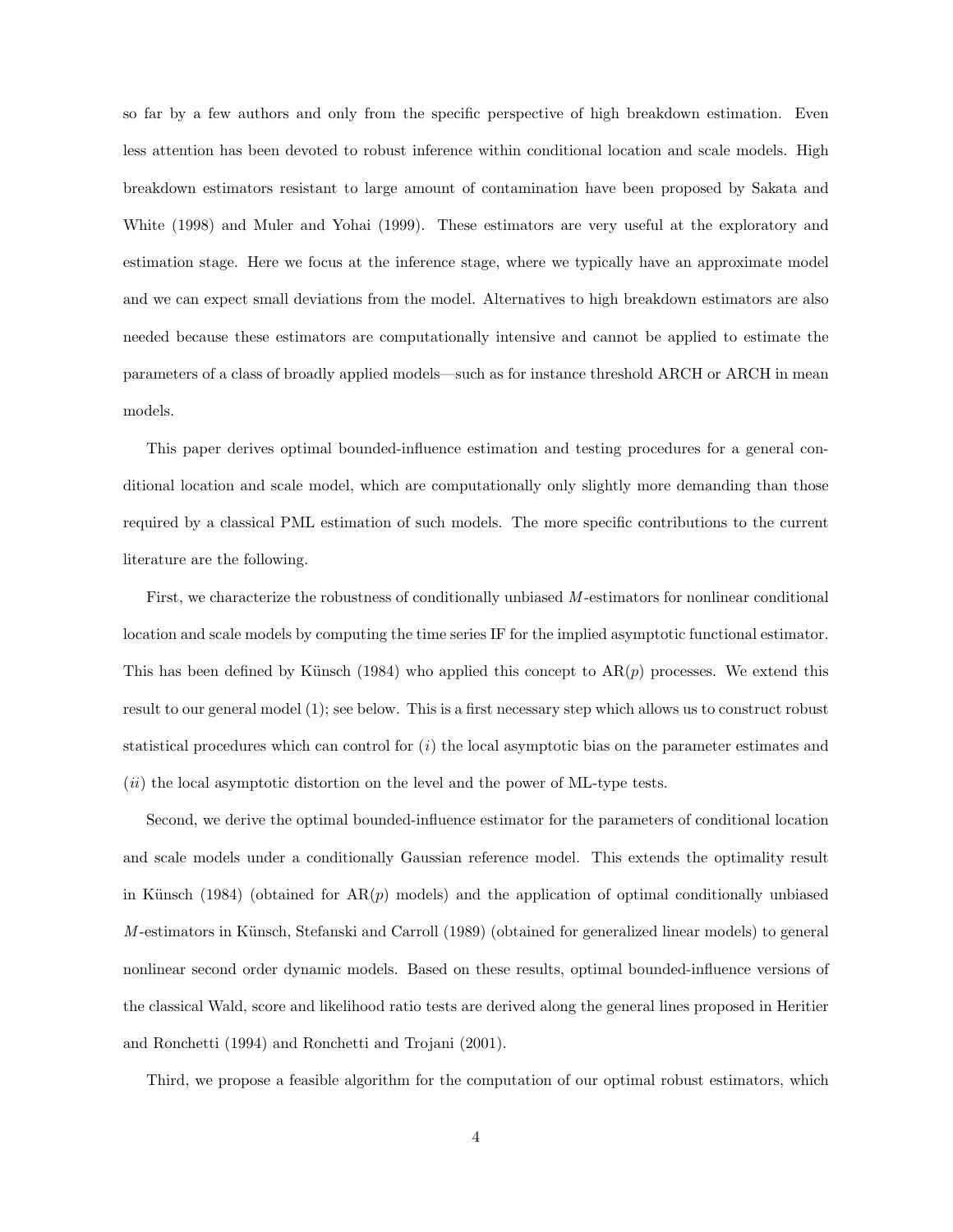can be easily implemented in standard packages, such as Matlab. This procedure is based on a truncating procedure which uses a set of Huber's weights to downweight the impact of influential observations. Fisher consistency at the model is preserved by means of some auxiliary recentering vectors, which in a time series setting have generally to be computed by simulations—as for instance in a Robust Generalized Method of Moments (RGMM, Ronchetti and Trojani 2001) setting. Using the conditional unbiasedness of our estimator we provide analytical Laplace approximations for such vectors which strongly reduce the necessary computation time by avoiding the simulation of multidimensional integrals.

Fourth, we study by Monte Carlo simulation the efficiency and the robustness properties of our estimator. We estimate a simple  $AR(1)$ - $ARCH(1)$  process under several models of local contamination of a conditionally Gaussian process. Under the Gaussian reference model the classical ML estimator and our robust estimator have essentially the same efficiency. On the contrary, under local deviations from conditional normality classical PML estimators, tests and confidence intervals are found to be strongly biased and highly inefficient, while robust procedures perform very satisfactorily.

Finally, we present an application to robust testing for ARCH where robust procedures help to identify ARCH structures which could not be detected using the classical inference approach.

The structure of the paper is as follows. Section 2 introduces conditional location-scale models and the corresponding classical  $M$ -estimation procedure. Section 3 computes the time series IF for conditionally unbiased  $M$ -estimators. The asymptotic bias on the parameter estimates induced by local deviations from the conditional Gaussian reference model is then approximated. In a second step, the optimal robust estimator is derived and the optimality of robust inference procedures based on such estimators is discussed. The section is concluded by deriving analytic approximations for the auxiliary recentering vectors in our robust estimation and by presenting an algorithm to compute our robust estimator in applications. Section 4 discusses robust inference procedures based on our robust estimators. Section 5 presents the Monte Carlo experiments where the performance of our robust estimation and inference approach is evaluated in the setting of an AR(1)-ARCH(1) model. Some advices for applications are also provided. The empirical application to testing for ARCH is presented in Section 6. Section 7 summarizes and concludes.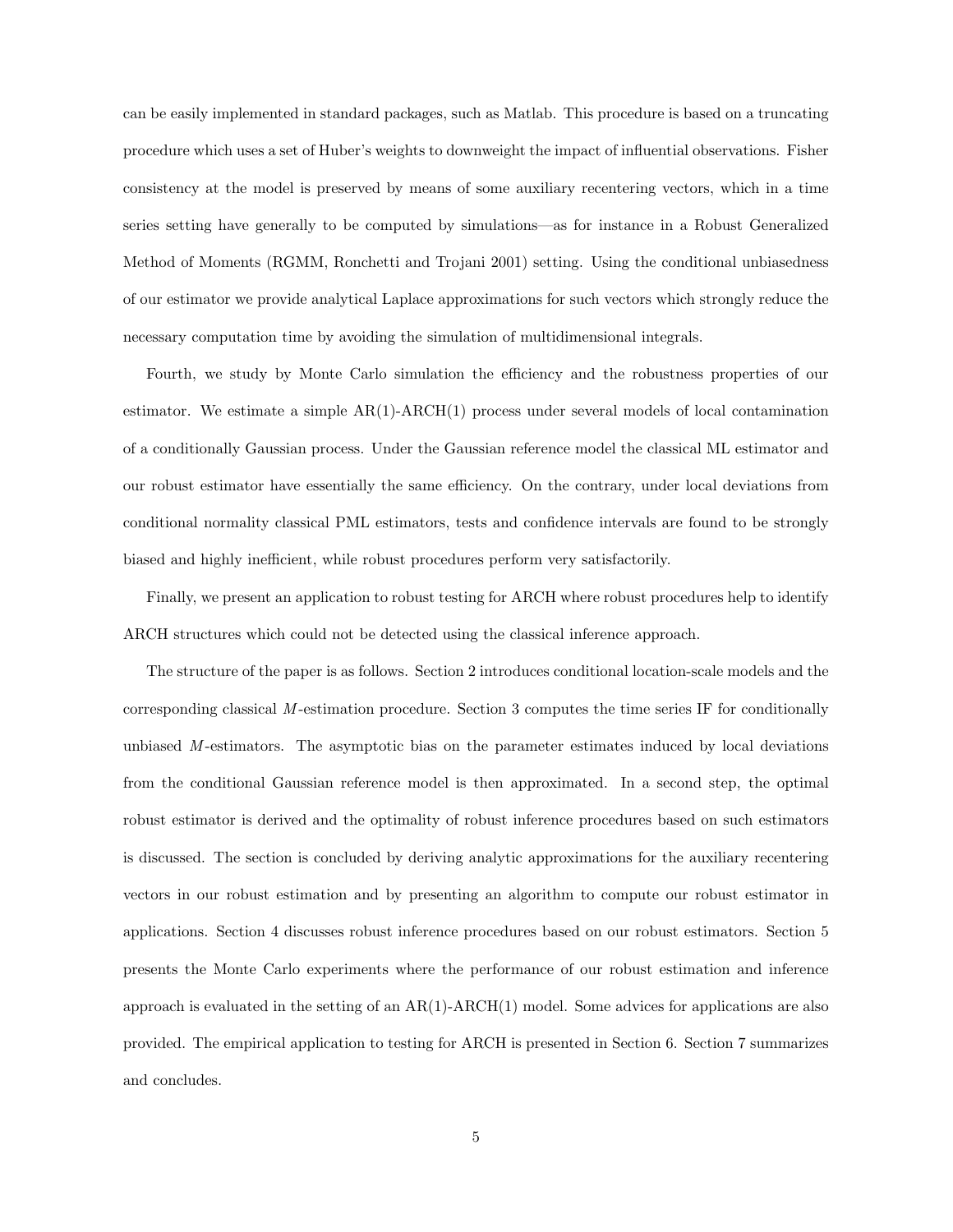## 2 Conditionally Unbiased M-estimators

Let  $\mathcal{Y} := (y_t)_{t \in \mathbb{Z}}$  be a real valued strictly stationary random sequence on the probability space  $(\mathbb{R}^\infty, \mathcal{F}, \mathbb{P}_*)$ and  $\mathcal{P} := \{ \mathbb{P}_{\theta}, \theta \in \Theta \subseteq \mathbb{R}^p \}$  be some parametric model for  $\mathbb{P}_*,$  Under model  $\mathbb{P}_{\theta_0}$ , the random variable  $y_t$ has a conditionally Gaussian distribution,  $y_t | \mathcal{F}_{t-1} \sim \mathcal{N}(\mu_t(\theta_0), \sigma_t^2(\theta_0))$ . Specifically,

$$
y_t = \mu_t(\theta_0) + \varepsilon_t(\theta_0), \tag{1}
$$

$$
\varepsilon_t^2(\theta_0) = \sigma_t^2(\theta_0) + \nu_t(\theta_0),
$$

where  $\mu_t(\theta_0)$  and  $\sigma_t^2(\theta_0)$  parameterize the conditional mean and the conditional variance of  $y_t$  given the information  $\mathcal{F}_{t-1}$  up to time  $t-1$ . We denote by  $y_1^m := (y_1, \ldots, y_m)$  the finite random sequence of  $\mathcal{Y}$ and by  $\mathbb{P}_{\theta_0}^m(\mathbb{P}_{*}^m)$  the m-dimensional marginal distribution of  $y_1^m$  induced by  $\mathbb{P}_{\theta_0}(\mathbb{P}_{*})$ . Model (1) covers a broad class of well-known parametric models for time series. A general example is the following.

**Example 2.1** Double threshold  $AR(1)$ -ARCH $(1)$  models with volatility asymmetries (see, for instance, Li and Li 1996; Glosten, Jagannathan and Runkle 1993) assume the specification

$$
\mu_t(\theta_0) = \rho_0 + (\rho_1 + \rho_2 d_{1,t-1}) y_{t-1},
$$
\n
$$
\sigma_t^2(\theta_0) = \alpha_0 + (\alpha_1 + \alpha_2 d_{2,t-1})(y_{t-1} - \rho_0 - (\rho_1 + \rho_2 d_{1,t-2}) y_{t-2})^2 + \alpha_3 d_{1,t-1}
$$
\n(2)

with the dummy variable  $d_{1,t-1} = 1$  if  $\rho_0 + \rho_1 y_{t-1} > 0$  and zero otherwise,  $d_{2,t-1} = 1$  if  $\varepsilon_{t-1}(\theta_0) < 0$  and zero otherwise.

Model (1) includes linear autoregressive models as straightforward special cases. Künsch (1984) defined a time series influence function (IF) in this context and derived an optimal bounded-influence estimator for the parameters of an  $AR(p)$  model. Martin and Yohai (1986) provided bounded-influence estimators for AR and MA models and studied the asymptotic bias implied by additive outliers. ARCH models (cf. Engle 1982) are also special cases of model (1). Bounded-influence estimators for such models are available in the class of robust GMM (RGMM) or robust EMM (REMM) estimators; cf. Ronchetti and Trojani (2001) and Ortelli and Trojani (2002). Muler and Yohai (1999) considered explicitly the pure (no location) ARCH setting from the perspective of high breakdown estimation. Sakata and White (1998) developed high breakdown estimators for conditional location and scale models that include ARCH models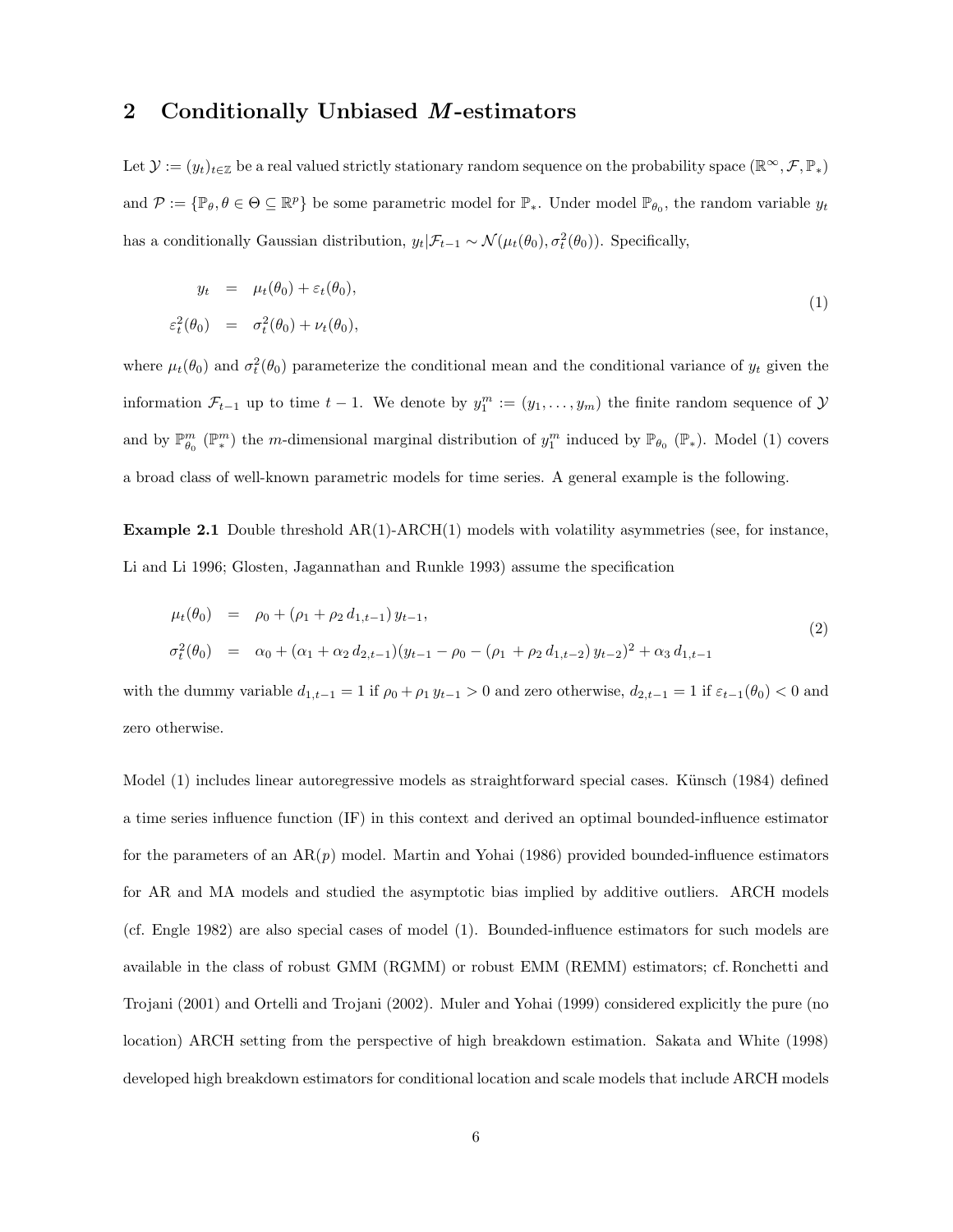as special cases. However, their high breakdown estimators cannot be applied directly to all models of the form (1) because they assume a partitioned parameter space  $\Theta = \Theta_1 \times \Theta_2$  in order to imply  $\mu_t(\theta_0) = \mu_t(\theta_1)$ , for  $\theta_1 \in \Theta_1$ . Moreover, all the above robust estimators are much more computationally intensive than the one proposed in this paper already for simple processes, like for instance ARCH models.

From the point of view of robust inference, model (1) is interpreted as an "approximate" description of the true data generating process P∗. Hence, our aim is to derive efficient and computationally feasible locally robust procedures for inference on the parameters of model (1) when the data distribution P<sup>∗</sup> is in some nonparametric neighborhood of the reference model  $\mathbb{P}_{\theta_0}$ . To this end we consider the class of conditionally unbiased M-estimators for  $\theta_0$  and a functional M-estimator  $a(\cdot)$ ,

$$
a: dom(a) \subset \mathcal{M}^m_{stat} \longrightarrow \Theta,
$$

where  $\mathcal{M}_{stat}^m := \{m\text{-dimensional marginals of strictly stationary processes}\}\$  and  $m \in \mathbb{N} \setminus \{\infty\}$ . In particular, this excludes GARCH models (cf. Bollerslev 1986) from our robust analysis. Strictly speaking  $a(\cdot)$ depends on m but for short we will drop this dependence in the notation.

The estimator  $a(\cdot)$  is implicitly defined by an estimating function  $\psi : \mathbb{R}^m \times \Theta \longrightarrow \mathbb{R}^p$  and some conditional moment conditions

$$
E_{\theta_0}[\psi(y_1^m; a(\mathbb{P}_{\theta_0}^m))|\mathcal{F}_{m-1}] = 0,\t\t(3)
$$

which hold for a unique  $\theta_0 \in \Theta$ . By construction  $(\psi(y_{1+t}^{m+t}; \theta_0))_{t \in \mathbb{Z}}$  is a martingale difference sequence under  $\mathbb{P}_{\theta_0}$ . Thus,  $a(\cdot)$  is conditionally Fisher consistent and the asymptotic estimating equation for  $\theta_0$  is

$$
E_{\theta_0}[\psi(y_1^m; a(\mathbb{P}_{\theta_0}^m))] = 0. \tag{4}
$$

For example, the conditionally Gaussian score function s

$$
s(y_1^m; \theta_0) = -k_{1,m} + k_{2,m} u_m(\theta_0) + k_{1,m} u_m(\theta_0)^2,
$$
\n<sup>(5)</sup>

where  $u_m(\theta_0) = \varepsilon_m(\theta_0) \sigma_m(\theta_0)^{-1}$  and

$$
k_{1,m}:=\frac{1}{2\sigma_m^2(\theta_0)}\left.\frac{\partial \sigma_m^2(\theta)}{\partial \theta}\right|_{\theta=\theta_0},\ \ k_{2,m}:=\frac{1}{\sigma_m(\theta_0)}\left.\frac{\partial \mu_m(\theta)}{\partial \theta}\right|_{\theta=\theta_0},
$$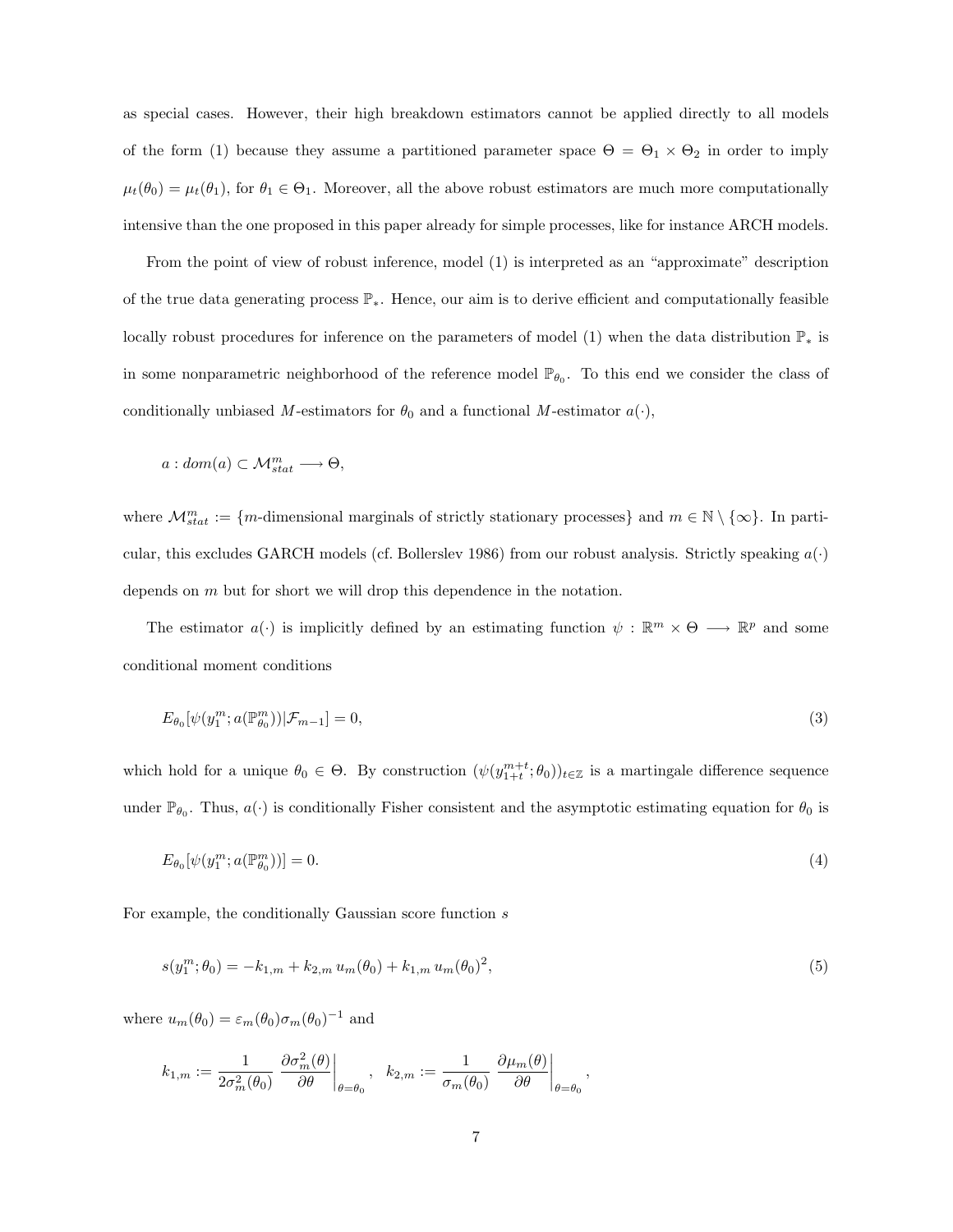defines a conditionally unbiased M-estimator of  $\theta_0$ . In this setting, different specifications of  $\mu_m(\theta_0)$  and  $\sigma_m^2(\theta_0)$  are easily accommodated in the  $\mathcal{F}_{m-1}$ -measurable random vectors  $k_{1,m}$  and  $k_{2,m}$ . Notice that (4) is one of the estimating equation based on (3). One can define other equations by using any variable in  $\mathcal{F}_{m-1}$  as instrument.

The estimator  $a(\cdot)$  depends on m process coordinates which are entirely determined by the parametric reference model (1). For instance, in Example 2.1 we had  $m = 3$ . The M-estimator of  $\theta_0$  solves the finite sample estimating equations

$$
n^{-1} \sum_{t=1}^{n} \psi(\tilde{y}_{t-m+1}^{t}; \hat{\theta}_n) = 0,
$$
\n(6)

which are the finite sample version of the asymptotic condition (4), where  $\tilde{y}_{2-m}^n$  are sample observations of the process  $\mathcal Y$ . Under model  $\mathbb{P}^m_{\theta_0}$ ,  $\sqrt{n}(\hat{\theta}_n - \theta_0)$  converges in distribution to the Gaussian distribution  $\mathcal{N}(0, V(\psi; \theta_0)),$  where  $V(\psi; \theta) := J(\theta)^{-1} I(\theta) J(\theta)^{-1}$  with

$$
J(\theta) := E_{\theta} \left[ -\frac{\partial \psi(y_1^m; \theta)}{\partial \theta^{\top}} \right], \quad I(\theta) := E_{\theta} \left[ \psi(y_1^m; \theta) \psi(y_1^m; \theta)^{\top} \right];
$$

cf. Bollerslev and Wooldridge (1992, p. 148). In particular, under the reference model  $\mathbb{P}_{\theta_0}^m$ , the simple expression for  $I(\theta)$  is implied by condition (3).

## 3 Locally Robust Estimation

In this section we allow  $\mathbb{P}_*$  to be in a nonparametric neighborhood of the reference model  $\mathbb{P}_{\theta_0}$ . In particular,  $\mathbb{P}_{\theta_0}$  can be dynamically misspecified for  $\mathbb{P}_*$ . As we focus on local robustness we consider local deviations from  $\mathbb{P}_{\theta_0}^m$ . Therefore, we assume that  $\mathbb{P}_{*}^m$  is in the following nonparametric neighborhood  $\mathcal{U}^{\eta}(\mathbb{P}_{\theta_0}^m)$ of  $\mathbb{P}_{\theta_0}^m$ ,

$$
\mathcal{U}^{\eta}(\mathbb{P}_{\theta_0}^m) := \{ \mathbb{P}_{\eta}^m = (1 - \eta) \mathbb{P}_{\theta_0}^m + \eta \mathbb{G}^m, \quad \eta \le b, \ b \in [0, 1], \ \mathbb{G}^m \in \mathcal{M}_{stat}^m \}.
$$

The neighborhood defined in (7) is a simple way to formalize local perturbations of the model  $\mathbb{P}_{\theta_0}^m$ . Notice that  $d_k(\mathbb{P}_{\eta}^m, \mathbb{P}_{\theta_0}^m) \leq \eta$  for all  $\mathbb{G}^m \in \mathcal{M}_{stat}^m$ , where  $d_k(\cdot, \cdot)$  denotes the Kolmogorov distance.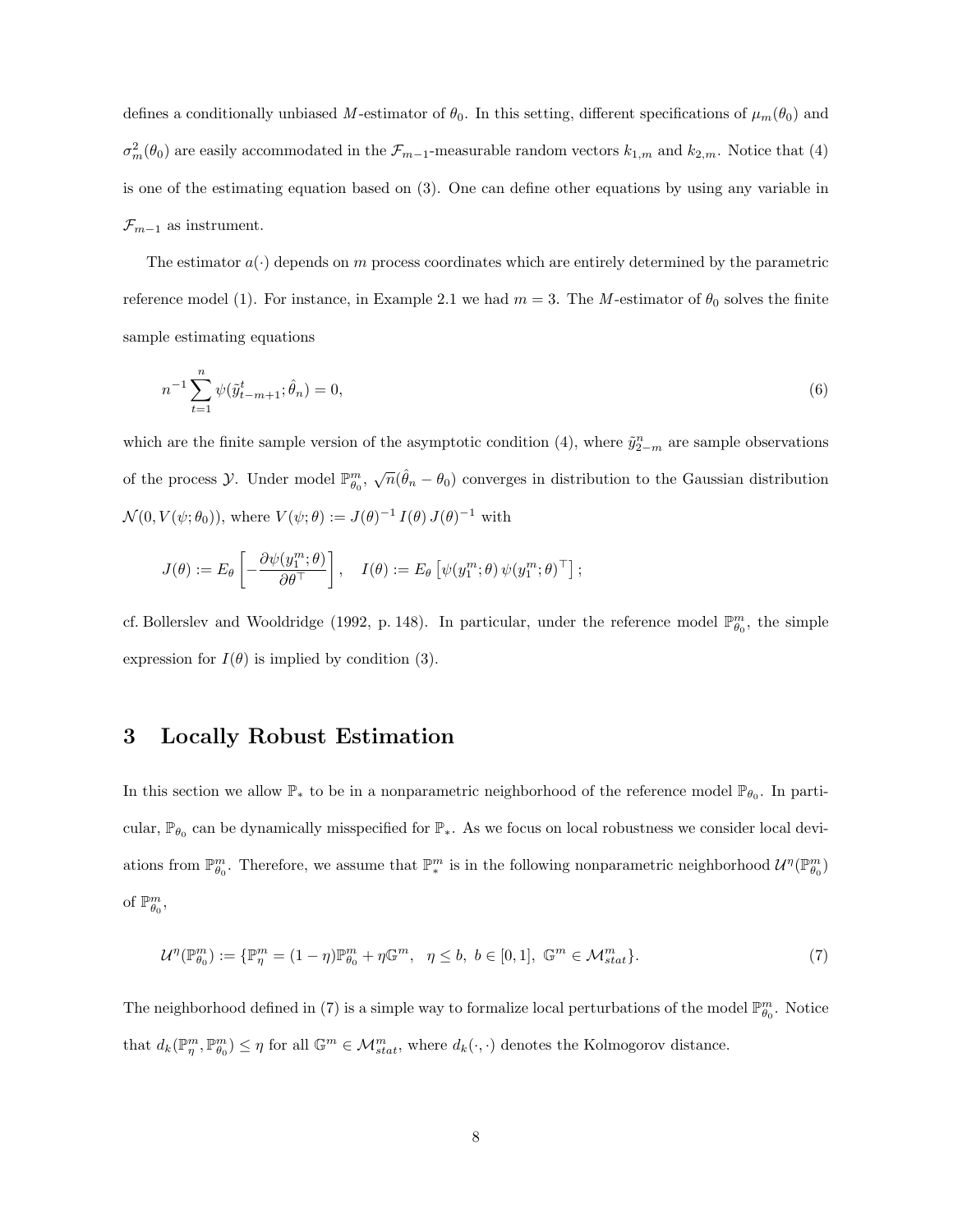#### 3.1 Time Series Influence Function

Robust procedures aim at the estimation of the parameter  $\theta_0$  when local deviations from the reference model  $\mathbb{P}_{\theta_0}^m$  are allowed. Such deviations induce an asymptotic bias on the functional estimator  $a(\cdot)$ , defined by

$$
bias:=a(\mathbb{P}_{*}^m)-a(\mathbb{P}_{\theta_0}^m)=a(\mathbb{P}_{*}^m)-\theta_0.
$$

For a robust inference on  $\theta_0$ , the standard robustness condition on the estimator  $a(\cdot)$  is a bounded asymptotic bias. To describe the linearized asymptotic bias of  $a(\cdot)$  under some model  $\mathbb{P}_{\eta}^m \in \mathcal{U}^{\eta}(\mathbb{P}_{\theta_0}^m)$  we consider the first order von Mises (1947) expansion of  $a(\cdot)$  at  $\mathbb{P}_{\theta_0}^m$  (cf., for instance, Fernholz 1983),

$$
a(\mathbb{P}_{\eta}^{m}) - a(\mathbb{P}_{\theta_{0}}^{m}) = \eta a'(\theta_{0}, \mathbb{G}^{m}) + o(||\mathbb{P}_{\eta}^{m} - \mathbb{P}_{\theta_{0}}^{m}||),
$$
\n
$$
(8)
$$

where  $a'(\theta_0, \mathbb{G}^m)$  is the Gâteaux derivative of  $a(\cdot)$  in the direction  $\mathbb{G}^m - \mathbb{P}_{\theta_0}^m$ , defined by

$$
a'(\theta_0,\mathbb{G}^m):=\lim_{\eta\downarrow 0}\frac{a((1-\eta)\,\mathbb{P}^m_{\theta_0}+\eta\,\mathbb{G}^m)-a(\mathbb{P}^m_{\theta_0})}{\eta},
$$

for all  $\mathbb{G}^m$  such that this limit exists. By contrast with a simple i.i.d. setting, in a time series framework the derivative  $a'(\theta_0, \mathbb{G}^m)$  is determined by a set of equivalent kernels. The next definition introduces a natural unique representant of such kernels.

**Definition 3.1** The conditional influence function of the functional estimator  $a(\cdot)$  is a kernel IF :  $\mathbb{R}^m$   $\times$  $\Theta \longrightarrow \mathbb{R}^p$  such that

$$
i) \t a'(\theta, \mathbb{G}^m) = \int_{\mathbb{R}^m} IF(y; \theta) d\mathbb{G}^m(y), \text{ for all } \mathbb{G}^m \in \mathcal{M}_{stat}^m,
$$
  

$$
ii) \t E_{\theta_0}[IF(y_1^m; \theta_0)|\mathcal{F}_{m-1}] = 0,
$$

where  $E_{\theta_0}[\cdot]$  denotes expectations with respect to the reference distribution  $\mathbb{P}^m_{\theta_0}$ .

Künsch (1984) introduced the natural additional condition  $ii$ ) which determines a unique representant of the IF (up to additive constants). This condition simply requires that, on average at the reference model  $\mathbb{P}_{\theta_0}^m$ ,  $y_m|y_1,\ldots,y_{m-1}$  has no influence on the asymptotic bias of the estimator. When the dependence of the conditional IF on the corresponding score function  $\psi$  has to be emphasized we use in the sequel the notation  $IF_{\psi}$ .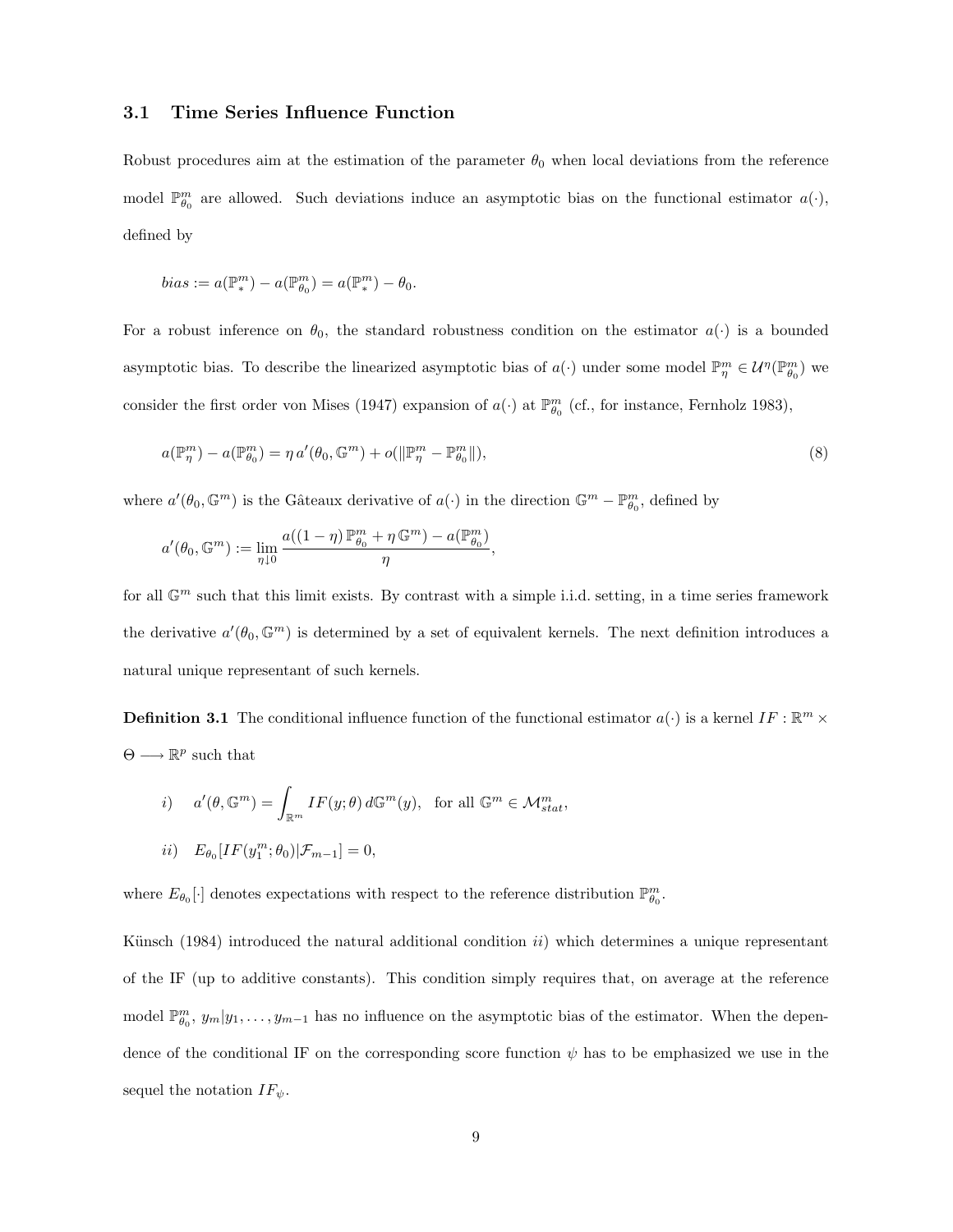If the conditional IF exists then one can prove also for our more general model setting that it is unique by using the same arguments as in the first part of the proof of theorem 1.3 in Künsch (1984). Existence of the conditional IF for the case of a bounded score function  $\psi$  (which is the relevant case for our robust estimator introduced in Section 3.2) can also be proved along the lines of theorem 1.3 in Künsch (1984).

The conditional IF has some desirable properties. First, under the reference model  $\mathbb{P}_{\theta_0}^m$ , the martingale difference property *ii*) implies the simple expression  $V(\psi; \theta_0) = E_{\theta_0}[IF(y_1^m; \theta_0)IF(y_1^m; \theta_0)^\top]$  for the asymptotic covariance matrix  $V(\psi; \theta_0)$  of  $a(\cdot)$ . Second, for conditionally unbiased M-estimators of the form (3) the conditional IF can be computed as in the one dimensional case by calculating the limit

$$
IF(x_1^m;\theta_0):=\lim_{\eta\downarrow 0}\frac{a((1-\eta)\,\mathbb{P}^m_{\theta_0}+\eta\,\delta_{x_{(1)},...,x_{(m)}})-a(\mathbb{P}^m_{\theta_0})}{\eta}
$$

where  $\delta_{x_{(1)},...,x_{(m)}}$  is the point mass at  $\{(y_1,...,y_m) = (x_{(1)},...,x_{(m)})\}$ . This implies

$$
IF(x_1^m; a(\mathbb{P}_{\theta_0}^m)) = D(\psi; \theta_0)^{-1} \psi(x_1^m; a(\mathbb{P}_{\theta_0}^m)),
$$
\n(9)

,

where  $D(\psi; \theta_0) := -E_{\mathbb{P}_{\theta_0}^m}[(\partial/\partial \theta) \psi(y; \theta)^{\top}]_{\theta=\theta_0}$ . As the conditional IF is unique and defines a martingale difference process, (9) is the only admissible representation.

A bounded conditional IF ensures a bounded linearized asymptotic bias for any contaminated distribution  $\mathbb{P}^m_\eta$  in the neighborhood  $\mathcal{U}^\eta(\mathbb{P}^m_{\theta_0})$ 

$$
bias := a(\mathbb{P}^m_\eta) - a(\mathbb{P}^m_{\theta_0}) = \eta \int_{\mathbb{R}^m} IF(y; \theta_0) \left. \frac{\partial}{\partial \eta} \mathbb{P}^m_\eta(dy) \right|_{\eta=0} + o(\|\mathbb{P}^m_\eta - \mathbb{P}^m_{\theta_0}\|),
$$

because the derivative on the right hand side is uniformly bounded for any  $\mathbb{P}^m_\eta \in \mathcal{U}^{\eta}(\mathbb{P}^m_{\theta_0})$ . Moreover, since the conditional IF is linearly related to the  $\psi$ -function of the estimating equation (4), it is bounded if and only if the  $\psi$ -function is bounded. As the Gaussian score function (5) is unbounded (at least) in  $\varepsilon_m(\theta)$ , PMLE's based on such a score function are not robust.

### 3.2 Optimal Conditionally Unbiased Robust Estimators

We derive the most efficient estimator with bounded self-standardized sensitivity (see Proposition 3.1 and Corollary 3.1 below) in the class of conditionally unbiased M-estimators for  $\theta_0$ . The self-standardized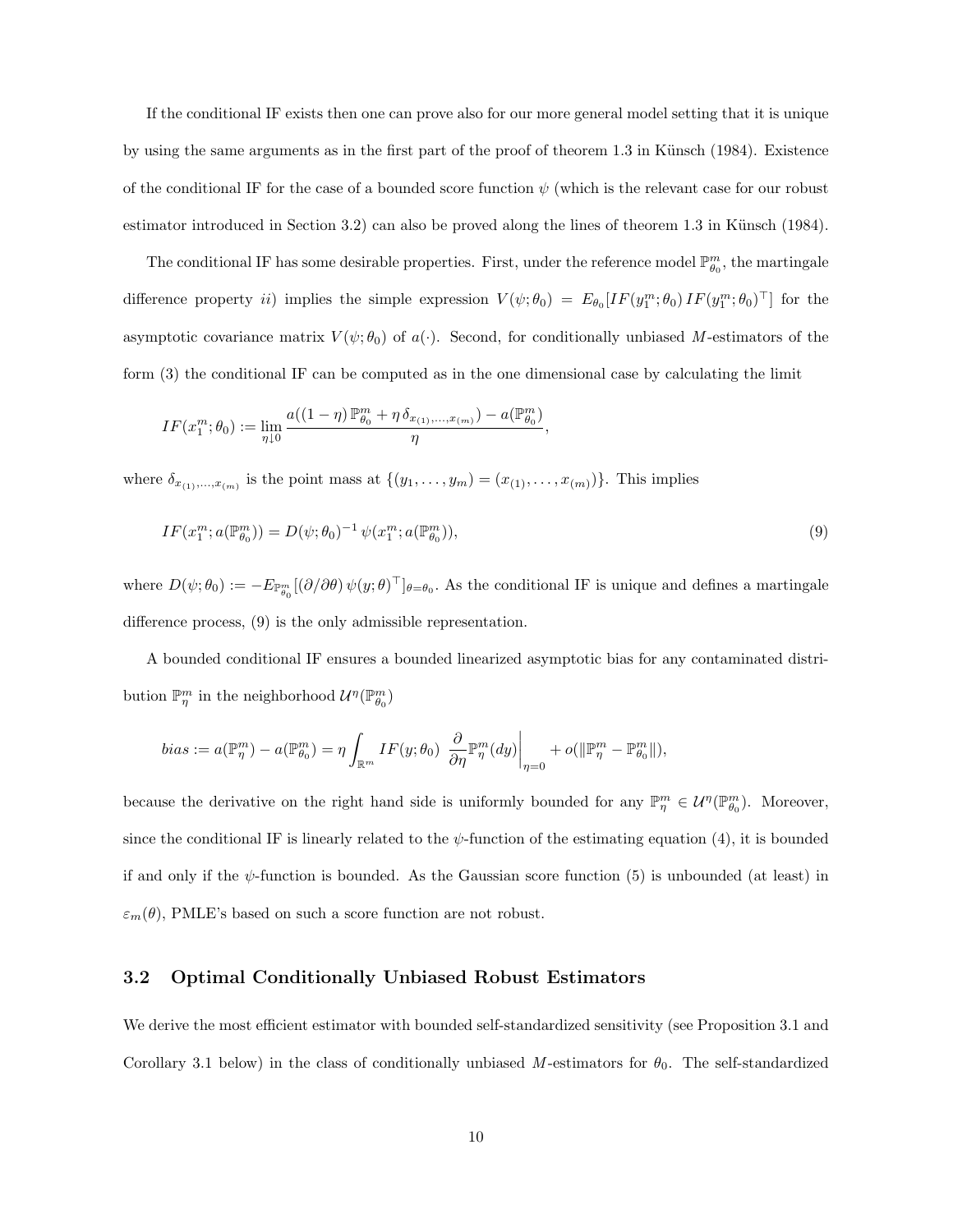sensitivity  $\gamma$  of the estimator is

$$
\gamma(\psi):=\sup_{z\in\mathbb{R}^m}\|V(\psi;\theta_0)^{-1/2}IF_{\psi}(z;\theta_0)\|;
$$

cf., for instance, Krasker and Welsch (1982). By definition, non robust estimators have  $\gamma = \infty$ , while bounded influence estimators have  $\gamma \leq c < \infty$ , for some positive constant  $c \geq \sqrt{p}$ ; cf. Hampel et al. (1986, p. 228). Some more concrete advices for the way of choosing the tuning constant c in applications are given in Section 5.4.

#### 3.2.1 Optimality Results

Under the reference model  $\mathbb{P}_{\theta_0}^m$ , the classical estimator of  $\theta_0$  defined by the score function (5) is the most efficient but not robust. Therefore, we propose a robust estimator of  $\theta_0$  that achieves for models of the form (1) an optimality result, which is the direct extension of the one in Künsch, Stefanski and Carroll (1989).

Let  $\psi_c(y_1^m; \theta) := A(\theta) \psi^{bif}(y_1^m; \theta)$ , where  $\psi^{bif}(y_1^m; \theta) := (s(y_1^m; \theta) - \tau(y_1^{m-1}; \theta))$ ¢  $w(y_1^m; \theta)$ , where  $w(y_1^m; \theta) := \min(1, c \, \|A(\theta))$ ¡  $s(y_1^m; \theta) - \tau(y_1^{m-1}; \theta)$ ¢  $\parallel^{-1}$ ). We define a robust functional M-estimator  $\overline{a}(\cdot)$ of  $\theta_0$  implicitly by

$$
n^{-1} \sum_{t=1}^{n} \psi_c(\tilde{y}_{t-m+1}^t; \overline{a}(\mathbb{P}_{\theta_0}^m)) = 0.
$$
 (10)

The nonsingular matrix  $A(\theta) \in \mathbb{R}^p \times \mathbb{R}^p$  and the  $\mathcal{F}_{m-1}$ -measurable random vectors  $\tau(y_1^{m-1};\theta) \in \mathbb{R}^p$  are determined by the implicit equations

$$
E_{\theta_0}[\psi_c(y_1^m; \theta_0) \ \psi_c(y_1^m; \theta_0)^\top] = I,\tag{11}
$$

$$
E_{\theta_0}[\psi_c(y_1^m; \theta_0)|\mathcal{F}_{m-1}] = 0. \tag{12}
$$

The estimating function  $\psi_c$  (or the unscaled version  $\psi^{bif}$ ) is conditionally unbiased at the reference model and is a truncated version of the ML score (5) as, by construction,  $\|\psi_c(y_1^m;\theta)\| \leq c$ . Moreover, as  $(\psi_c(y_{1+t}^{m+t}; \theta_0))_{t \in \mathbb{Z}}$  is a martingale difference sequence under  $\mathbb{P}_{\theta_0}$ , the conditional IF of the functional estimator  $\overline{a}(\cdot)$  is given by (9),

$$
IF_{\psi_c}(y_1^m; \overline{a}(\mathbb{P}_{\theta_0}^m)) = D(\psi_c; \theta_0)^{-1} \psi_c(y_1^m; \overline{a}(\mathbb{P}_{\theta_0}^m)).
$$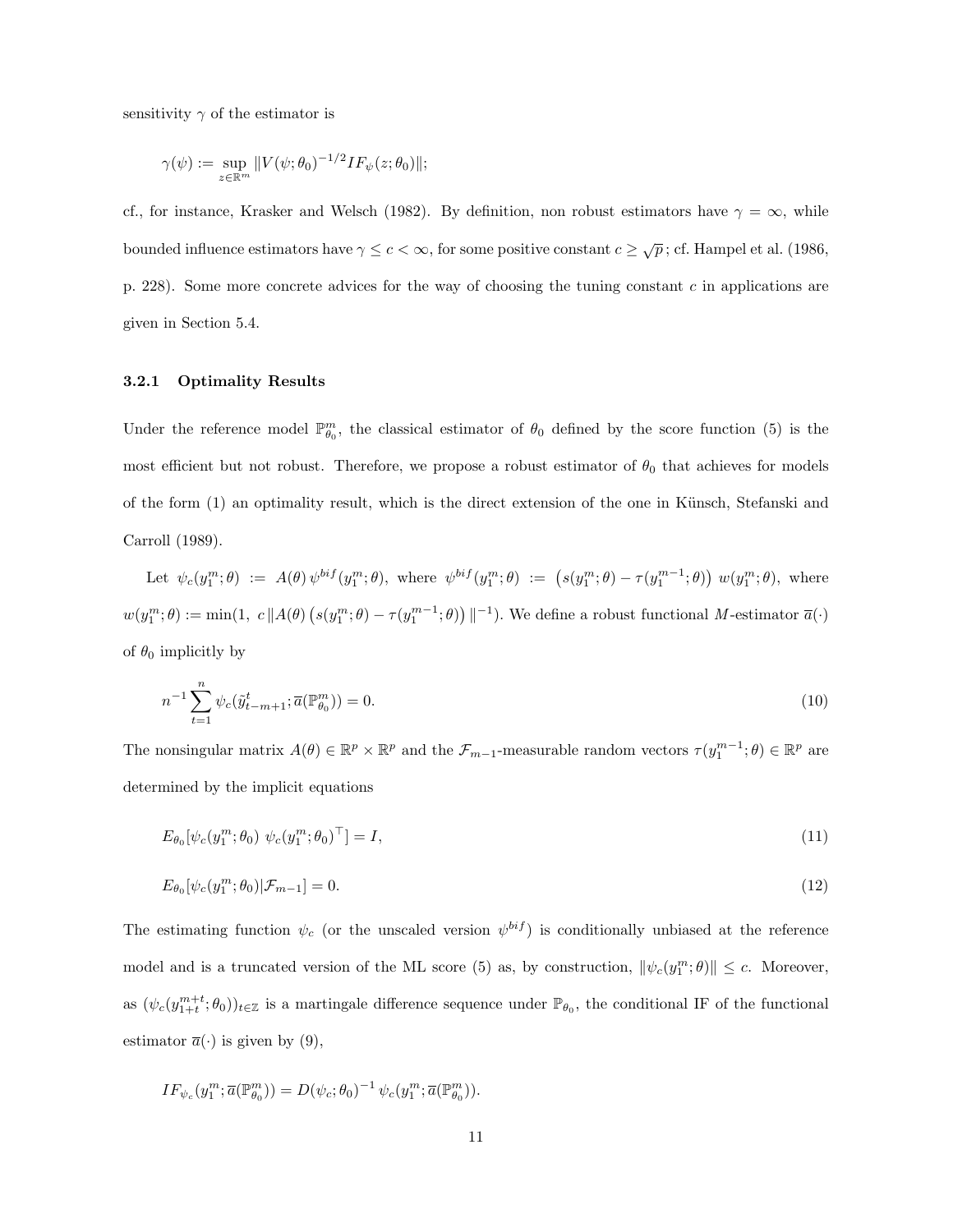The estimating function  $\psi^{bif}$  satisfies the following optimality criterion.

**Proposition 3.1** If for a given constant  $c \geq \sqrt{p}$  equations (11) and (12) have solutions  $A(\theta_0)$  and  $\tau(y_1^{m-1};\theta_0)$ , then  $\psi^{bif}$  minimizes  $tr(V(\psi;\theta_0)V(\psi^{bif};\theta_0)^{-1})$  among all  $\psi$  satisfying (3) and such that

$$
\sup_{z \in \mathbb{R}^m} \left( IF_{\psi}(z; \theta_0)^\top V(\psi^{bif}; \theta_0)^{-1} IF_{\psi}(z; \theta_0) \right)^{1/2} \le c. \tag{13}
$$

Up to multiplication by a constant matrix,  $\psi^{bif}$  is unique almost surely.

Any score function  $\psi^{opt}$  such that  $V(\psi;\theta_0) - V(\psi^{opt};\theta_0)$  is positive semi-definite for all  $\psi$  satisfying (3) is called strongly efficient. The following corollary holds.

**Corollary 3.1** If  $\psi^{bif}$  exists and there exists a conditionally unbiased, strongly efficient score function  $\psi^{opt}$  satisfying  $\gamma(\psi^{opt}) \leq c < \infty$ , then the two estimators coincide.

The proofs follow from Stefanski et al. (1986, pp. 422–423), using the property

$$
E_{\theta_0}[\tau(y_1^{m-1};\theta_0) \, \psi(y_1^m;\theta_0)] = E_{\theta_0}[\tau(y_1^{m-1};\theta_0) \, E_{\theta_0}[\psi(y_1^m;\theta_0)|\mathcal{F}_{m-1}]] = 0,
$$

for any conditionally unbiased score function  $\psi$ .

Under general conditions (see Clarke 1983, 1986; Heritier and Ronchetti 1994), the optimal robust estimator  $\bar{a}(\cdot)$  is consistent and asymptotically normally distributed at the reference model  $\mathbb{P}_{\theta_0}^m$ , with an asymptotic covariance matrix given by  $V(\psi_c; \theta_0) = D(\psi_c; \theta_0)^{-1} D(\psi_c; \theta_0)^{-T}$ .

**Remark 3.1** The conditions given in the references above guarantee the Fréchet differentiability of the functional corresponding to the estimator  $\bar{a}(\cdot)$  which in turn imply the asymptotic normality in a  $\epsilon n^{-1/2}$ -neighborhood of the reference model; see also Bednarski (1993). These conditions are satisfied for M-estimators with a score function  $\psi$  which is bounded, continuous, and a.e. differentiable. Notice in particular that the PMLE is defined by an unbounded score function and is not Fréchet differentiable.

#### 3.2.2 Interpretation of A and  $\tau$

The A matrix ensures that the normed self-standardized IF of  $\bar{a}(\cdot)$  is equal to the norm of the robust score function  $\psi_c$ , which is bounded by c. Indeed, under the scaling condition (11),

$$
||V(\psi_c; \theta_0)^{-1/2} I F_{\psi_c}(y; \theta_0)|| = ||\psi_c(y; \theta_0)||.
$$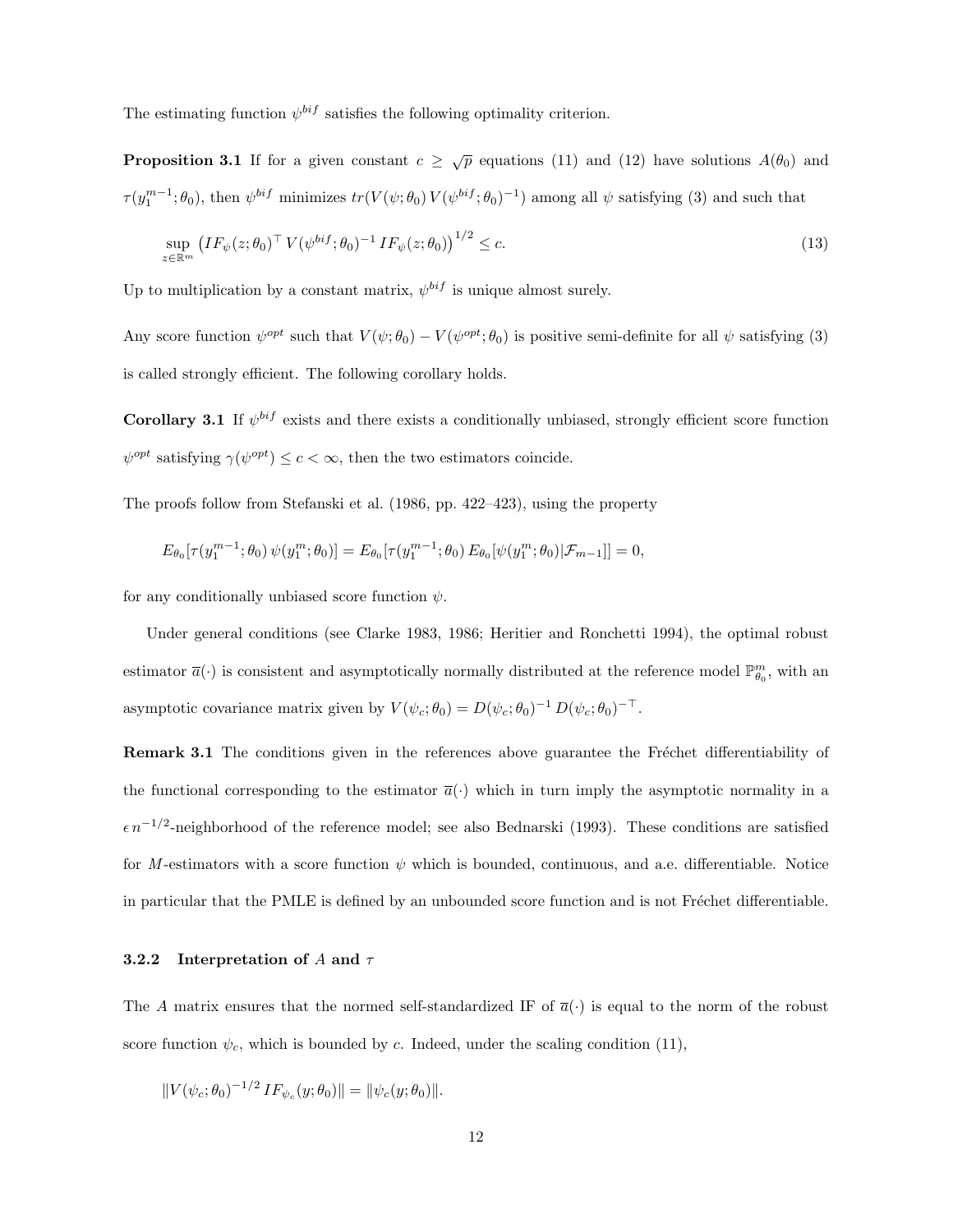The A matrix can be computed by a simple iterative procedure given explicitly in Section 3.2.4.

Further, to satisfy the conditional Fisher consistency condition (12), each truncated score function has to be shifted by some corresponding  $\tau$ -vector. This implicitly defines the random sequence of  $\tau$ -vectors  $(\tau(y_{1+t}^{m-1+t};\theta_0))_{t\in\mathbb{Z}}$  associated to  $(\psi_c(y_{1+t}^{m+t};\theta_0))_{t\in\mathbb{Z}}$ . The existence of such a sequence is guaranteed by the continuity of the mapping  $\tau(y_1^{m-1};\theta) \longmapsto (s(y_1^m;\theta) - \tau(y_1^{m-1};\theta)) w(y_1^m;\theta)$  and by the mean value theorem; cf. also Lemma 2.1 in Künsch et al. (1989). As  $\tau(y_1^{m-1}; \theta_0)$  is  $\mathcal{F}_{m-1}$ -measurable,

$$
\tau(y_1^{m-1}; \theta_0) = \frac{E_{\theta_0}[s(y_1^m; \theta_0) w(y_1^m; \theta_0)|\mathcal{F}_{m-1}]}{E_{\theta_0}[w(y_1^m; \theta_0)|\mathcal{F}_{m-1}]}.
$$
\n(14)

In the next section we provide an accurate analytical approximation of  $\tau(y_1^{m-1}; \theta_0)$ . This approximation makes use crucially of the conditionally unbiasedness of the robust score function  $\psi_c$ . For an unconditionally unbiased robust M-estimator the centering  $\tau$ -vector is implicitly defined by

$$
\tau(\theta_0) = \frac{E_{\theta_0}[s(y_1^m; \theta_0)w(y_1^m; \theta_0)]}{E_{\theta_0}[w(y_1^m; \theta_0)]}.
$$
\n(15)

In general, the expectations in (15) cannot be expressed analytically, except in some very particular cases like AR(p) model settings where  $\tau(\theta_0) = 0$ , because the computation of  $\tau$  requires computing some unconditional moments under  $\mathbb{P}_{\theta_0}^m$ . Unfortunately, in virtually all cases relevant for this paper such moments are unknown and the functional dependence of  $\tau$  on  $\theta_0$  and A in (15) must be computed by solving some *m*-dimensional integrals by Monte Carlo simulation.

# **3.2.3** Analytical Approximation for  $\tau(y_1^{m-1}; \theta_0)$

We briefly explain the analytical approximation of the  $\tau$ -vectors in (14). Detailed calculations are given in Appendix A. We proceed in two steps.

**Step 1.** Given  $\tau^{(0)}$  as initial value for  $\tau(y_1^{m-1}; \theta_0)$ , we compute the real roots of the following quartic equation, with respect to the real variable  $u_m(\theta_0)$ ,

$$
0 = ||A(\theta_0) (s(y_1^m; \theta_0) - \tau^{(0)})||^2 - c^2
$$
  
 := 
$$
||A(\theta_0) (-k_{1,m} + k_{2,m} u_m(\theta_0) + k_{1,m} u_m^2(\theta_0) - \tau^{(0)})||^2 - c^2.
$$
 (16)

In almost all simulations and all empirical estimations in Sections 5 and 6, equation (16) had only two real roots. Therefore, we only consider this case for brevity. The case of four real roots is discussed in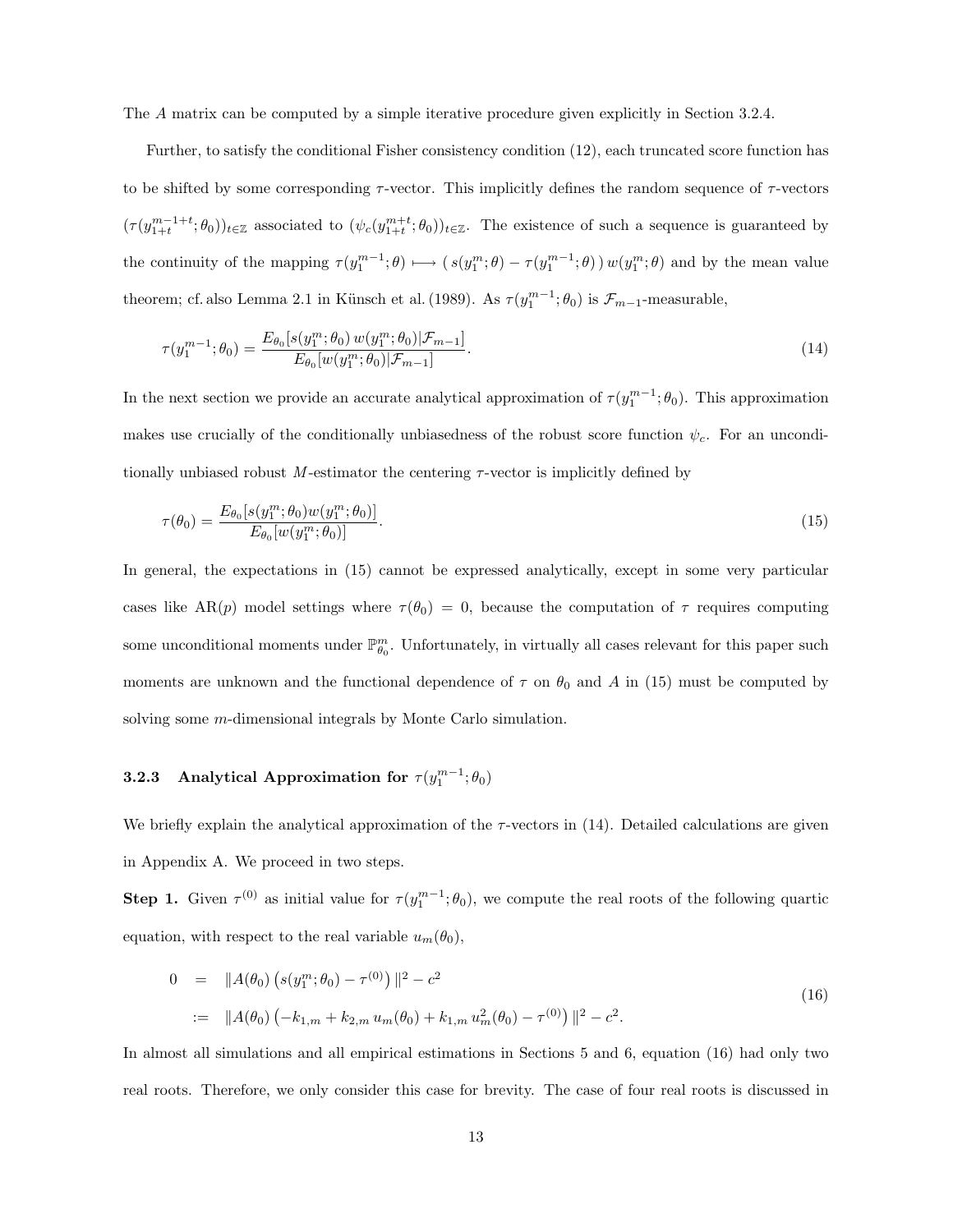Appendix A.

Step 2. We 'split' the integrals in (14) according to the roots determined by (16). Denoting such roots by  $\underline{u}_m$  and  $\overline{u}_m$ , with  $\underline{u}_m \leq \overline{u}_m$ , the denominator in (14) is

$$
E_{\theta_0}[w(y_1^m; \theta_0)|\mathcal{F}_{m-1}] =
$$
\n
$$
f^{\underline{u}_m} \qquad \qquad f^{\pm \infty} \qquad \qquad f^{\pm \infty}
$$
\n
$$
(17)
$$

$$
\int_{-\infty}^{\underline{u}_m} \frac{c}{\|A(\theta_0)(s(v;\theta_0) - \tau^{(0)})\|} d\Phi(u) + \left[\Phi(\overline{u}_m) - \Phi(\underline{u}_m)\right] + \int_{\overline{u}_m}^{+\infty} \frac{c}{\|A(\theta_0)(s(v;\theta_0) - \tau^{(0)})\|} d\Phi(u),
$$

where  $v := (y_1^{m-1}, \mu_m(\theta_0) + \sigma_m(\theta_0) u)$  and  $\phi(\cdot)$  and  $\Phi(\cdot)$  denote the standard Gaussian density and cumulative distribution function. In our applications, typical values of  $\overline{u}_m$  range from 2.7 to 3.5 (the opposite for  $\underline{u}_m$ ). Hence, the 'main contribution' to the expectation on the left hand side of (17) comes from the term in the square brackets. Since  $u_m$  and  $\overline{u}_m$  are 'quite far' in the tails of a standard Gaussian distribution, the remaining integrals can be well approximated using Laplace's method; cf. for instance Jensen (1995), theorem 3.1.1. The integral in the numerator of (14) is split in the same way as in (17) and the relevant integrals are again approximated using Laplace's method. The resulting formula for the computation of  $\tau$  is given in the next proposition.

**Proposition 3.2** Given model (1) and the conditionally Gaussian reference model  $\mathbb{P}_{\theta_0}^m$ , if the quartic equation (16) has only two real roots  $\underline{u}_m \leq \overline{u}_m$ , then

$$
\tau(y_1^{m-1}; \theta_0) = \frac{-L_n(\underline{u}_m) - k_{1,m} \left[\Phi(\overline{u}_m) - \Phi(\underline{u}_m)\right] + k_{2,m}M_{1,m} + k_{1,m}M_{2,m} + L_n(\overline{u}_m)}{-L_d(\underline{u}_m) + \left[\Phi(\overline{u}_m) - \Phi(\underline{u}_m)\right] + L_d(\overline{u}_m)} + O\left(\underline{u}_m^{-3}\right) + O\left(\overline{u}_m^{-3}\right),
$$
  
where  $M_{1,m} := \phi(\underline{u}_m) - \phi(\overline{u}_m)$ ,  $M_{2,m} := \underline{u}_m \phi(\underline{u}_m) - \overline{u}_m \phi(\overline{u}_m) + \Phi(\overline{u}_m) - \Phi(\underline{u}_m)$ .  $L_n(\cdot)$  and  $L_d(\cdot)$  are defined in Appendix A and correspond to some Laplace approximations for the integrals in the numerator

and in the denominator of (14).

Intuitively, the real roots  $\underline{u}_m$  and  $\overline{u}_m$  in equation (16) determine the range where the standardized innovation  $u_m(\theta_0)$  is 'not influential' (in terms of the self-standardized sensitivity of  $\bar{a}(\cdot)$ ) for the arising asymptotic bias. Indeed,

$$
\begin{array}{rcl}\n\|A(\theta_0)(s(y_1^m; \theta_0) - \tau^{(0)})\| & \leq & c, \iff u_m(\theta_0) \in [\underline{u}_m, \overline{u}_m], \\
&& > & c, \iff u_m(\theta_0) \in (-\infty, \underline{u}_m) \cup (\overline{u}_m, +\infty),\n\end{array}
$$

and the normed self-standardized IF of  $\bar{a}(\cdot)$  is equal to the norm of the  $\psi_c$ -function.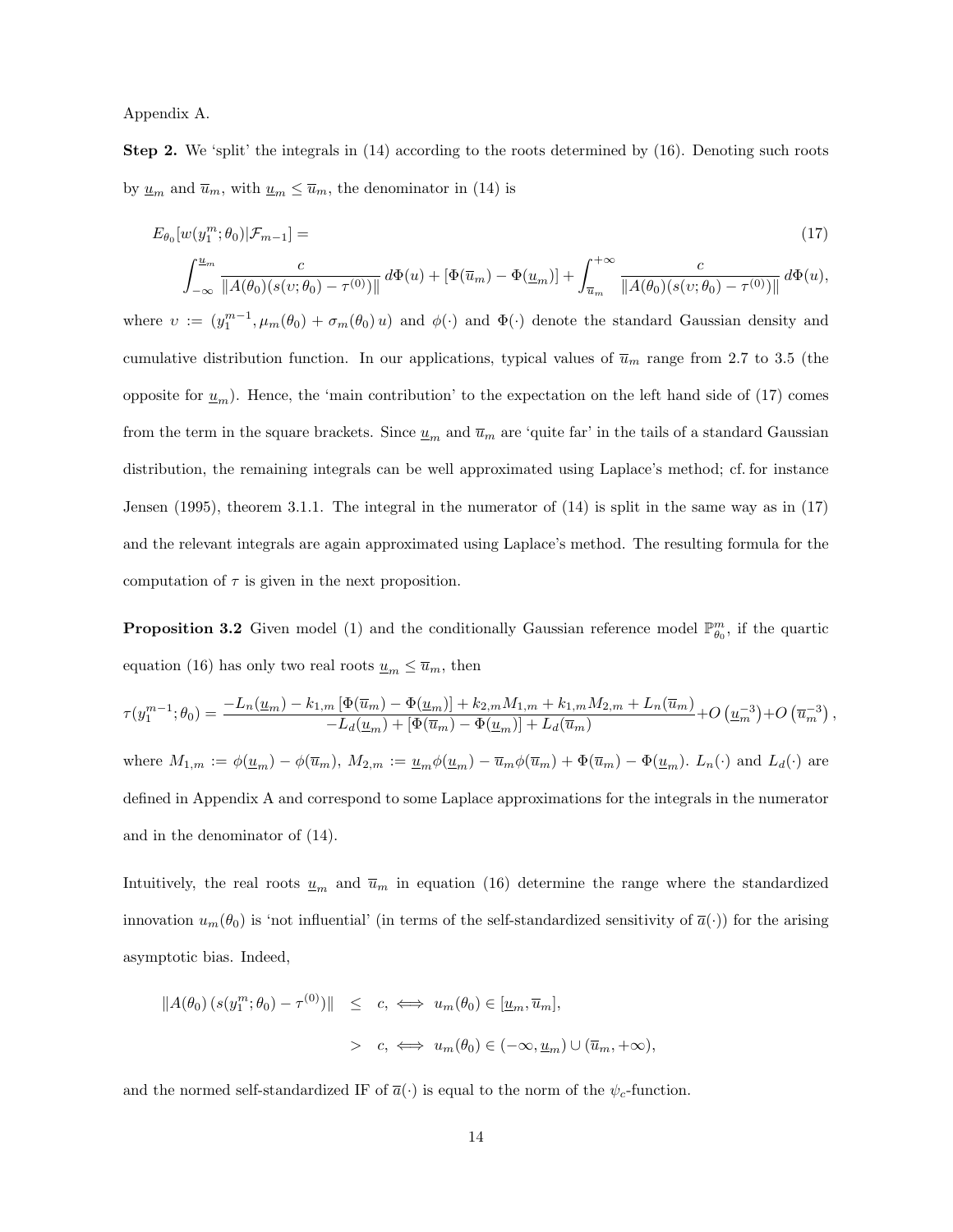#### 3.2.4 Algorithm

To compute the robust estimator defined by  $(10)$ – $(12)$  an iterative algorithm has to be adopted because the weights  $w(y_1^m; \overline{a}(\mathbb{P}_{\theta_0}^m))$ , the matrix  $A(\overline{a}(\mathbb{P}_{\theta_0}^m))$  and the random vectors  $\tau(y_1^{m-1}; \overline{a}(\mathbb{P}_{\theta_0}^m))$  depend on the value of the estimator itself in a nonlinear way. Given a constant  $c \geq \sqrt{p}$  (cf. Hampel et al. 1986, p. 228), the robust estimator is computed by the following four steps algorithm.

1. Fix a starting value  $\theta^{(0)}$  for  $\theta_0$ , and initial values  $\tau_t^{(0)} := \tau(\tilde{y}_{t-m+1}^{t-1}; \theta^{(0)}) = 0$ , for all  $t = 1, \ldots, n$ and  ${\cal A}^{(0)}$  such that

$$
{A^{(0)}}^{\top} A^{(0)} = \left[ n^{-1} \sum_{t=1}^n s(\tilde{y}_{t-m+1}^t; \theta^{(0)}) \ s(\tilde{y}_{t-m+1}^t; \theta^{(0)})^{\top} \right]^{-1}.
$$

2. Compute, for all  $t = 1, \ldots, n$ , the real roots of equations (16), and the associated new values  $\tau_t^{(1)} := \tau(\tilde{y}_{t-m+1}^{t-1}; \theta^{(0)})$  for  $\tau_t$  and the new matrix  $A^{(1)}$  for A, defined by

$$
\tau_t^{(1)} := \frac{-L_n(\underline{u}_t) - k_{1,t} \left[ \Phi(\overline{u}_t) - \Phi(\underline{u}_t) \right] + k_{2,t} M_{1,t} + k_{1,t} M_{2,t} + L_n(\overline{u}_t) - L_d(\underline{u}_t) + \left[ \Phi(\overline{u}_t) - \Phi(\underline{u}_t) \right] + L_d(\overline{u}_t)},
$$

$$
(A^{(1)^{\top}} A^{(1)})^{-1} := n^{-1} \sum_{t=1}^{n} \left( s(\tilde{y}_{t-m+1}^{t}; \theta^{(0)}) - \tau_{t}^{(0)} \right) \left( s(\tilde{y}_{t-m+1}^{t}; \theta^{(0)}) - \tau_{t}^{(0)} \right)^{\top} \times \min^{2}(1, c \| A^{(0)} \left( s(\tilde{y}_{t-m+1}^{t}; \theta^{(0)}) - \tau^{(0)} \right) \|^{-1}).
$$

3. Compute the robust estimator  $\theta^{(1)}$  implied by (10) for given  $A^{(1)}$  and  $\tau_t^{(1)}$  as the solution of the implicit equation

$$
\sum_{t=1}^{n} \left( s(\tilde{y}_{t-m+1}^{t}; \theta^{(1)}) - \tau_t^{(1)} \right) \min(1, c \| A^{(1)} \left( s(\tilde{y}_{t-m+1}^{t}; \theta^{(0)}) - \tau_t^{(1)} \right) \|^{-1}) = 0.
$$

4. Replace  $A^{(0)}$  by  $A^{(1)}$  and  $\tau_t^{(0)}$  by  $\tau_t^{(1)}$  for all  $t = 1, \ldots, n$  and iterate steps 2 and 3 above until convergence of the sequence  $(\theta^{(i)})_{i\in\mathbb{N}}$  of estimators associated with (10) and with the sequence  $(A^{(i)}, \ \overline{\tau}^{(i)})_{i \in \mathbb{N}}, \text{ where } \overline{\tau}^{(i)} := (\tau_1^{(i)}, \dots, \tau_n^{(i)}).$ 

Starting values for  $\theta^{(0)}$  could be the PML estimate of  $\theta_0$  or the result of a grid search algorithm. We wrote a Matlab code to implement the algorithm and we used the Matlab function 'roots' to compute the real roots of equation  $(16)$ . Analytical expressions for the  $\tau$ -vectors avoid "internal" simulations to compute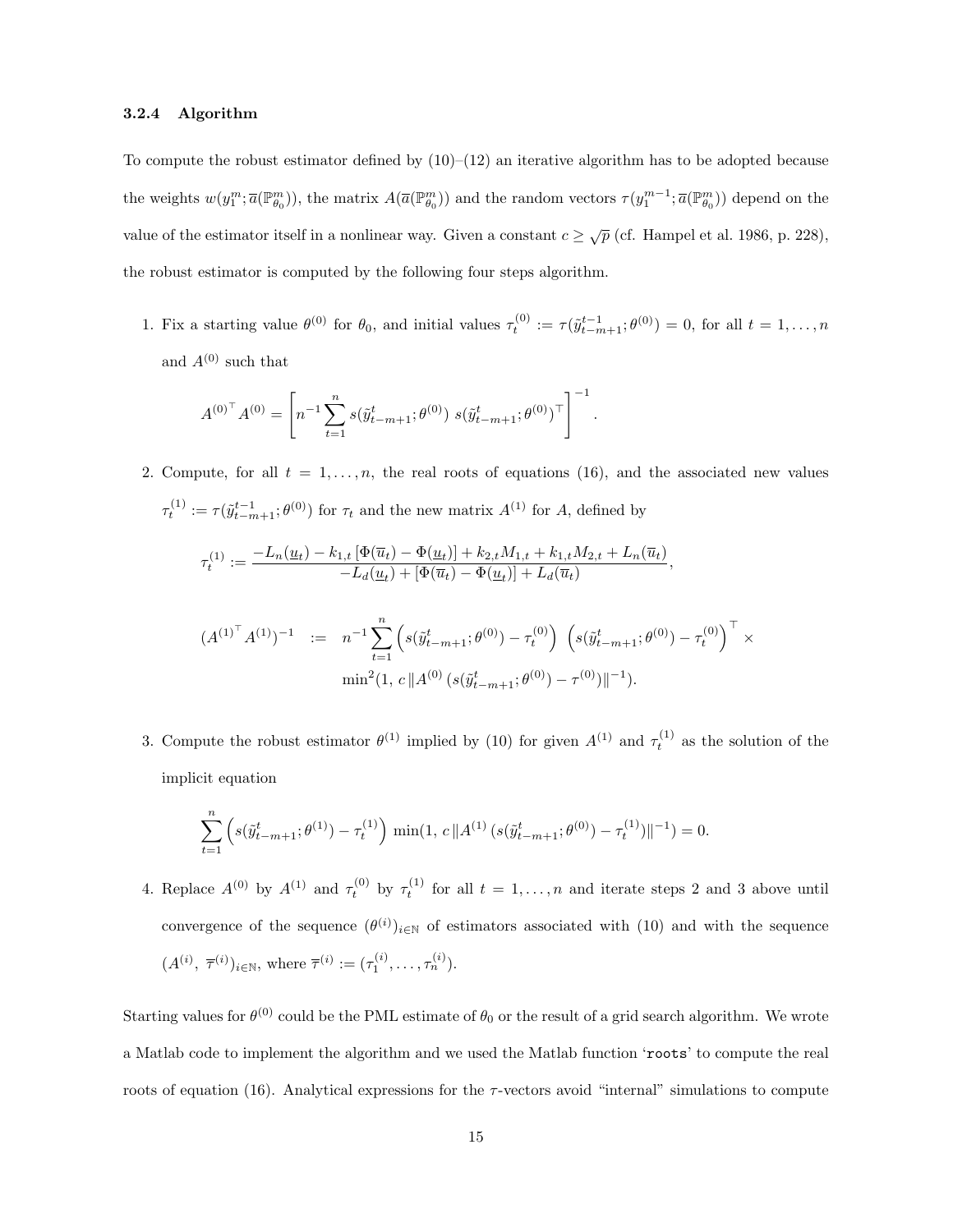the robust estimator. This largely reduces the computation time. For comparison, we implemented a second algorithm in which the  $\tau$  integrals were computed numerically using the Matlab function 'quadl'. This algorithm is unfeasible as the computation time of  $\bar{a}$  is almost two hours already for a simple AR(1)-ARCH(1) model. For further comparison, we also implemented a robust GMM estimator as in Ronchetti and Trojani (2001) with moment conditions  $A(\theta)(s(y_1^m; \theta) - \tau(\theta)) w(y_1^m; \theta)$ , where  $\tau(\theta)$  is given by (15). In our simulations of Section 5, the computation time of the estimator  $(10)–(12)$  was about 20% the one of such a robust GMM estimator. The Matlab code is available from the authors upon request.

# 4 Robust Testing Procedures

Robust versions of the classical Wald, score and likelihood ratio tests based on the robust estimator in (10)–(12) can be derived following the general approach proposed by Heritier and Ronchetti (1994) and Ronchetti and Trojani (2001). Such robust tests satisfy the optimality criterion of maximizing the asymptotic power subject to a bound on the asymptotic bias of the level and the power test. Such biases can be controlled by imposing a bound on  $\gamma$ ; cf. Ronchetti and Trojani (2001, p. 54). For brevity, we focus on the robust version of the Wald test. Robust score and likelihood ratio tests can be handled in a similar way.

Consider a parametric null hypothesis of the form

$$
g(\overline{a}(\mathbb{P}_{\theta_0}^m)) = 0,\tag{18}
$$

for a smooth function  $g: \Theta \longrightarrow \mathbb{R}^r$  such that  $(\partial/\partial \overline{a}) g(\overline{a}(\mathbb{P}_{\theta}^m))^{\top}$  is of full column rank r for all  $\theta \in \Theta$ . We consider for any  $n \in \mathbb{N}$  test statistics  $nQ$  that are quadratic forms of a Wald functional U,

$$
n Q(\mathbb{P}_n^m) := n U(\mathbb{P}_n^m)^\top U(\mathbb{P}_n^m); \qquad U(\mathbb{P}_n^m) := \left[ \frac{\partial g(\theta)}{\partial \theta^\top} V(\psi_c; \theta) \frac{\partial g(\theta)^\top}{\partial \theta} \right]_{\theta = \overline{a}(\mathbb{P}_n^m)}^{-1/2} g(\overline{a}(\mathbb{P}_n^m)), \tag{19}
$$

where  $\mathbb{P}_n^m$  is the empirical m-dimensional distribution of the observations  $\tilde{y}_1^n$ . Under the reference model  $\mathbb{P}_{\theta_0}^m$  and the null hypothesis (18),  $n Q(\mathbb{P}_n^m)$  converges in distribution to a  $\chi^2$  distribution with r degrees of freedom. To apply the methodology in Heritier and Ronchetti (1994), we make the following assumption.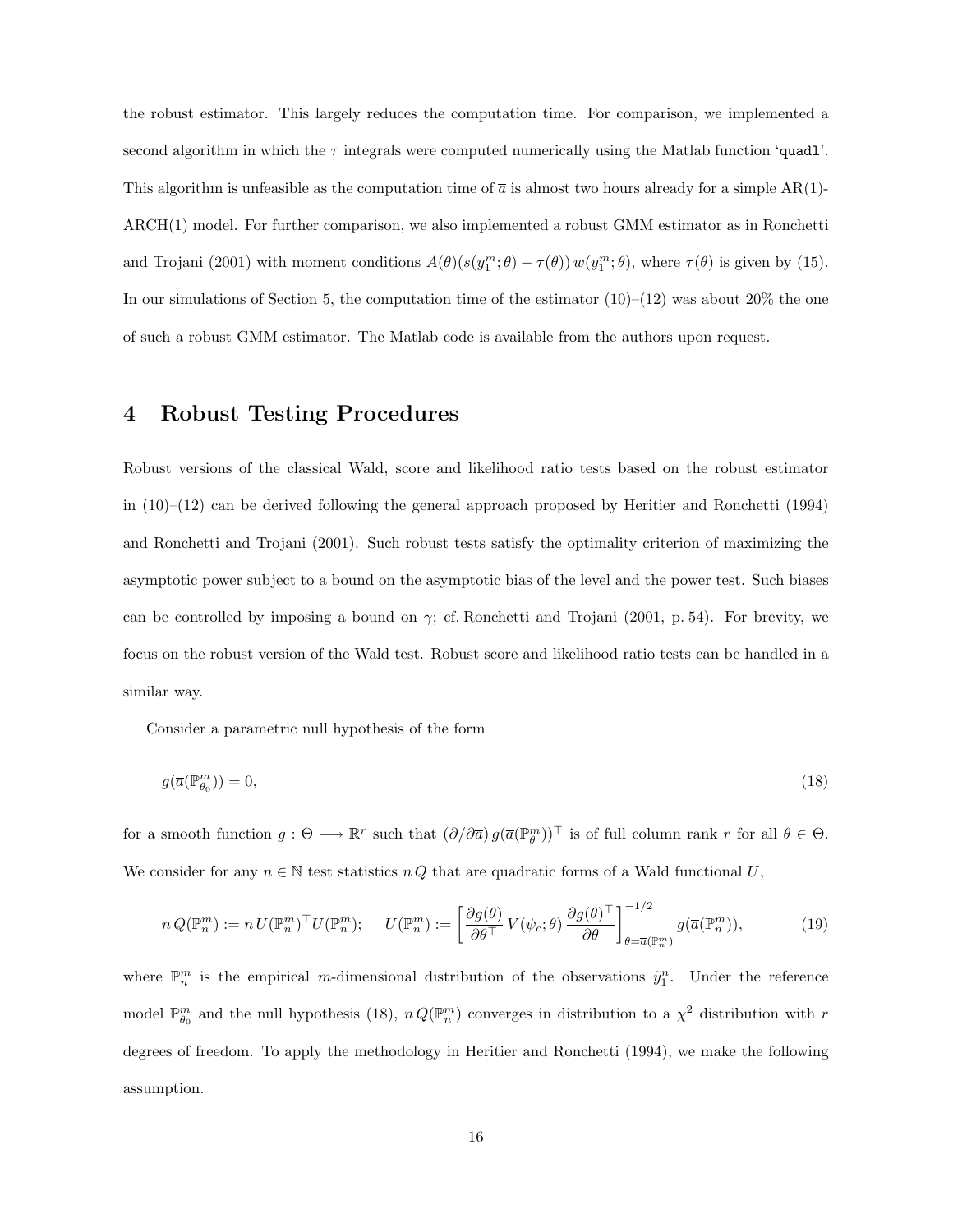**Assumption 4.1** Let a bounded-influence estimator  $\bar{a}$  of  $a(\mathbb{P}_{\theta_0}^m)$  be given. Then,

$$
\sqrt{n}\left(\overline{a}(\mathbb{P}_n^m) - \overline{a}(\mathbb{P}_{\eta(\epsilon,n)}^m)\right) \to \mathcal{N}(0, V(\psi; \theta_0)),\ n \to \infty,
$$
\n(20)

in distribution, uniformly over the sequence  $(\mathcal{U}^{\eta(\epsilon,n)}(\mathbb{P}_{\theta_0}^m))_{n\in\mathbb{N}}$  of  $\eta(\epsilon,n)$ -neighborhoods defined by (7) for  $\eta := \eta(\epsilon, n) = \epsilon n^{-1/2}$  and  $\mathbb{G} \in dom(\overline{a})$ .

Assumption 4.1 is implied by the Fréchet differentiability of the functional  $\bar{a}(\cdot)$ ; cf. Remark 3.1 after Corollary 3.1. Under Assumption 4.1 the following proposition holds.

**Proposition 4.1** Let  $\bar{a}$  be the robust estimator defined by (10)–(12) and denote by  $\alpha$  the asymptotic level functional of the Wald statistic (19). Further let  $(\mathbb{P}_{\eta(\epsilon,n)}^m)_{n\in\mathbb{N}}$  be a sequence of  $\eta(\epsilon,n)$ -contaminations of the null distribution  $\mathbb{P}^m_{\theta_0}$ , i.e.  $\mathbb{P}^m_{\eta(\epsilon,n)} \in \mathcal{U}^{\eta(\epsilon,n)}(\mathbb{P}^m_{\theta_0})$ . Then, the bias of the asymptotic level  $\lim_{n\to\infty} \alpha(\mathbb{P}^m_{\eta(\epsilon,n)})$ is uniformly bounded by

$$
\lim_{n \to \infty} |\alpha(\mathbb{P}_{\eta(\epsilon,n)}^m) - \alpha_0| \le \mu \epsilon^2 \sup_{z \in \mathbb{R}^m} ||\psi_c(z; \overline{a})||^2 + o(\epsilon^2),
$$

where  $\mu := -(\partial/\partial \beta)H_r(q_{1-\alpha_0};\beta)|_{\beta=0}, H_r(\cdot;\beta)$  is the cumulative distribution function of a noncentral  $\chi^2(r;\beta)$  distribution with r degrees of freedom and noncentrality parameter  $\beta \geq 0$ ,  $q_{1-\alpha_0}$  is the  $1-\alpha_0$ quantile of a  $\chi^2(r;0)$  distribution and  $\alpha_0 = \alpha(\mathbb{P}_{\theta_0}^m)$  is the nominal asymptotic level of the test at the reference model.

The proof follows from Heritier and Ronchetti (1994, p. 903) and Ronchetti and Trojani (2001, p. 64). As a consequence of Proposition 4.1, the maximal asymptotic bias in the level of the test based on the robust M-estimator  $\bar{a}$  in (10)–(12) is bounded by

$$
\lim_{n \to \infty} |\alpha(\mathbb{P}_{\eta(\epsilon,n)}^m) - \alpha_0| \le \mu(\epsilon c)^2 + o(\epsilon^2). \tag{21}
$$

The "power" counterpart of Proposition 4.1 can also be obtained; cf. Ronchetti and Trojani (2001), theorem 2.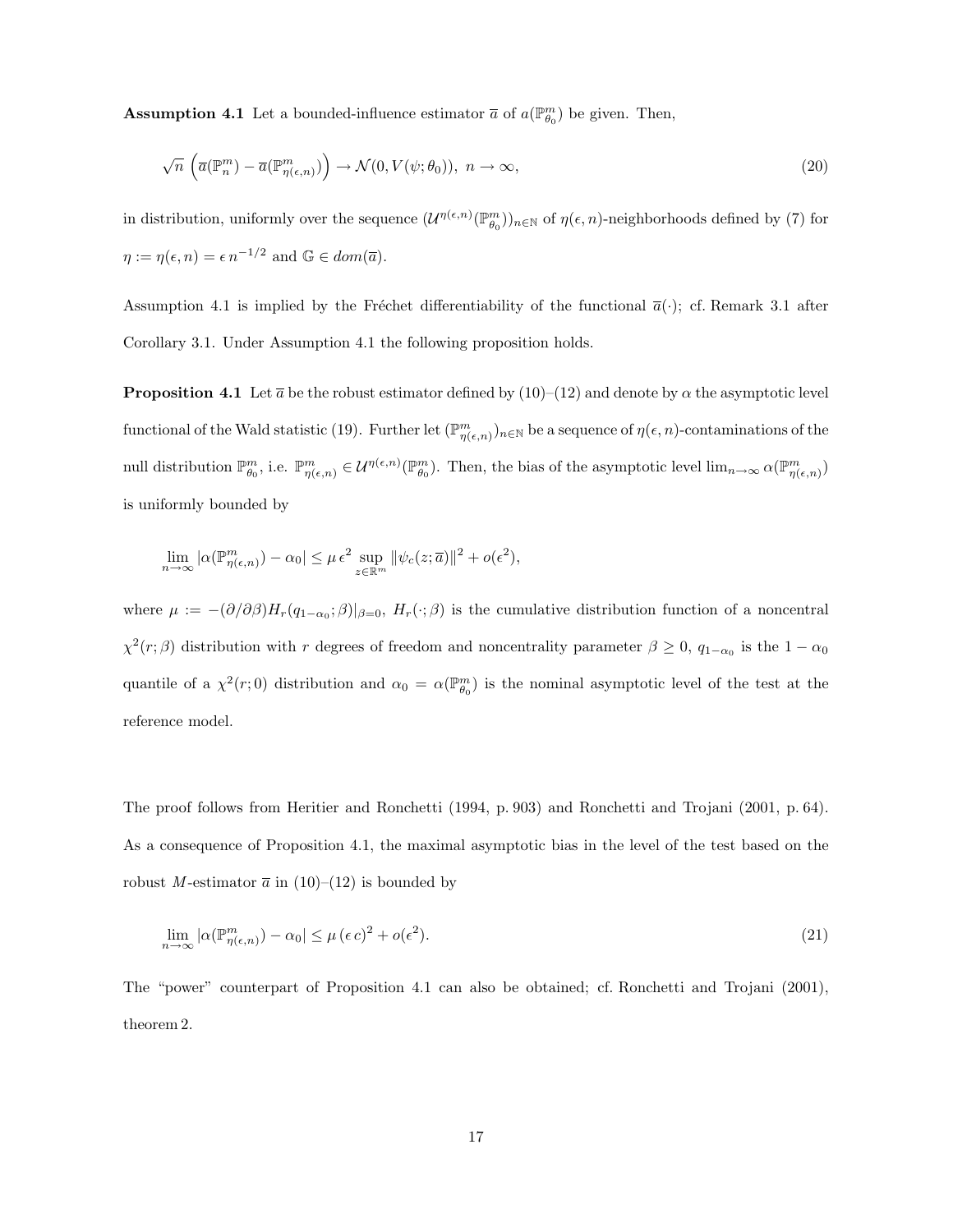## 5 Monte Carlo Simulations

We compare by Monte Carlo simulations the performance of the classical PMLE (cf. Gourieroux, Monfort and Trognon 1984) defined by the score function (5) with the one of our robust estimator, both at the reference model and in the presence of local model contaminations. We estimate an  $AR(1)$ - $ARCH(1)$ model and simulate the following contaminated models "near" the reference model  $\mathbb{P}_{\theta_0}$ .

- 1. Standard Gaussian innovations. In this experiment, the innovation  $u_t(\theta_0)$  has a standard Gaussian distribution. Hence, the PMLE is the MLE and we compare the efficiency of our robust estimator and the MLE at the reference model  $\mathbb{P}_{\theta_0}$ .
- 2. Replacement model (cf., for instance, Martin and Yohai 1986). Under such a model the observed process  $\mathcal{X} := (x_t)_{t \in \mathbb{Z}}$  is generated according to the data generating process,

$$
x_t = (1 - \vartheta_t^{\eta})y_t + \vartheta_t^{\eta}\xi_t,\tag{22}
$$

where the clean process  $\mathcal{Y} := (y_t)_{t \in \mathbb{Z}}$  is generated by the reference model  $\mathbb{P}_{\theta_0}$  and  $(\vartheta_t^{\eta})_{t \in \mathbb{Z}}$  is an i.i.d. 0-1 random sequence, independent of  $\mathcal{Y}$ , such that  $\mathbb{P}(\vartheta_t^{\eta} = 1) = \eta$ . Hence, at a time  $t \in \mathbb{Z}$ , the clean observation  $y_t$  is replaced by  $\xi_t$  with probability  $\eta$ . In our simulations we set  $\eta = 0.5\%$ and  $\xi_t = 1.5$  for all t. Such a low probability of contaminations is motivated by some difficulties of the standard PMLE to converge when higher probabilities of contaminations occur (for e.g.  $\eta = 1\%$ ). In this experiment model (1) is dynamically "slightly" misspecified as the dynamic equations (1) are not satisfied. This experiment allows to compare the performances of the PMLE and the robust estimator when very few observations deviate from the assumed model.

3. Innovative outlier model (cf., for instance, Bustos and Yohai 1986). Under such a contamination the innovations are given by  $u_t(\theta_0) = \check{u}_t(\theta_0) \left[ (1 - \epsilon) + \epsilon \varrho^2 \right]^{-1/2}$ , where  $\check{u}_t(\theta_0)$  is distributed as the following mixture distribution

$$
\check{u}_t(\theta_0) \sim (1 - \epsilon) \mathcal{N}(0, 1) + \epsilon \mathcal{N}(0, \varrho^2). \tag{23}
$$

We set  $\epsilon = 1\%$  and  $\rho = 3.$  (23) describes situations where a given shock (or outlier) affects also future realizations of the process  $\mathcal Y$ . Furthermore, as  $u_t(\theta_0) \sim i.i.d.$  (0, 1), the dynamic equations (1)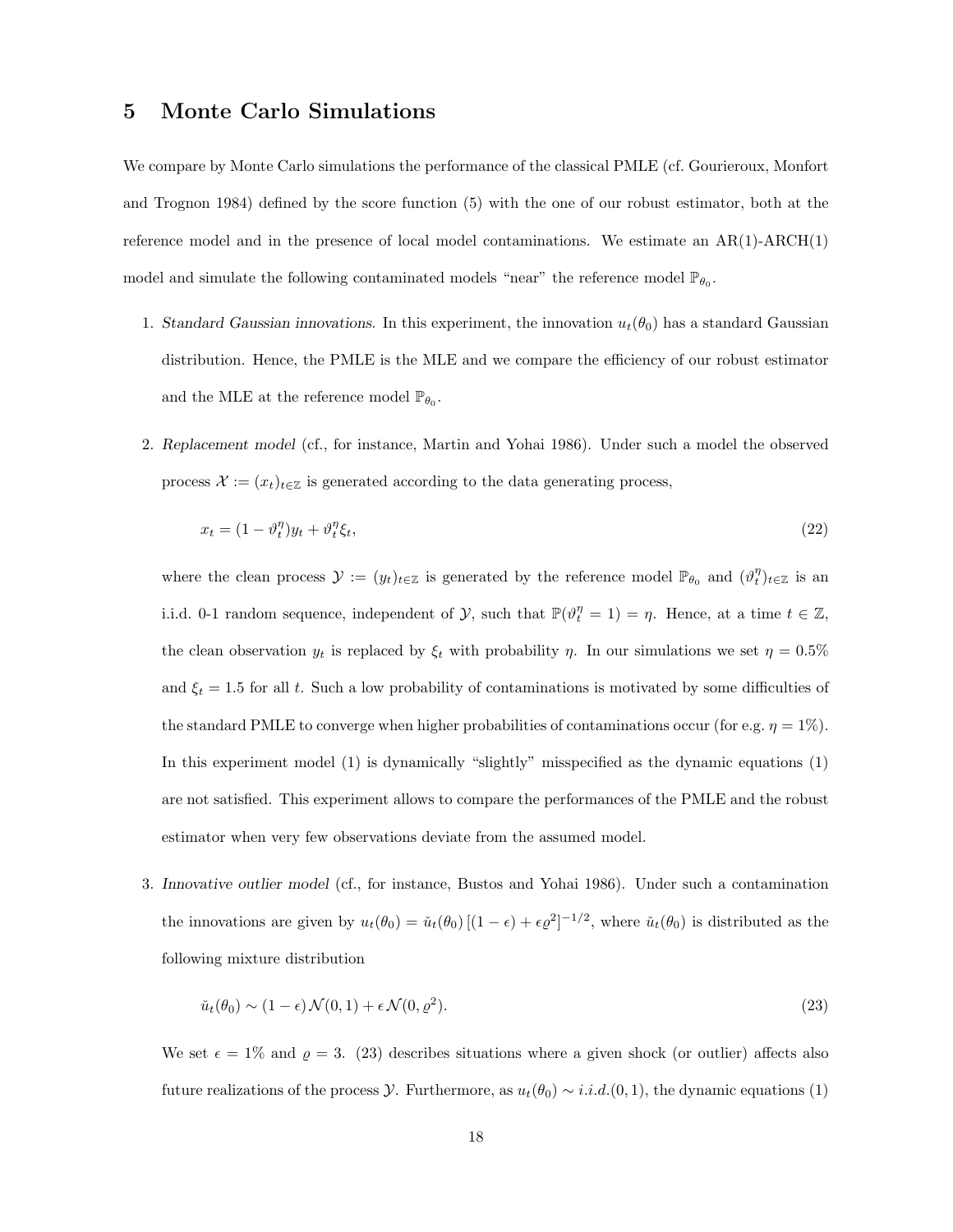are satisfied and the model is dynamically correctly specified. Hence, this is a typical situation in which the PMLE is applied and there are no theoretical efficiency reasons to prefer one estimator to the other.

We simulate an AR(1)-ARCH(1) model implied by (2) for the parameter choice:  $\rho_0 = 0.01$ ,  $\rho_1 = 0.8$ ,  $\alpha_0 = 0.02, \ \alpha_1 = 0.8$  and  $\rho_2 = \alpha_2 = \alpha_3 = 0$  under the above distributions for  $y_t$  and for a sample size  $n = 1,000$ . The tuning constant for the robust estimator  $\bar{a}$  was set at  $c = 9$ . A formal criterion for choosing c based on efficiency is given in Section 5.4. In particular, the choice of  $c = 9$  in our Monte Carlo simulations implies a relative efficiency of about 95% for our robust estimator under the reference model  $\mathbb{P}_{\theta_0}$ . Each model is simulated 5,000 times. For each simulation we compute the PML and the robust estimates of  $\theta_0$  with the corresponding estimated asymptotic covariance matrices. Then, for each parameter we compute the corresponding confidence interval at the 95% confidence level.

## 5.1 Point Estimation

Estimation results are presented in Table 1. For each estimated parameter, the first (second) column contains summary statistics for the PML estimates (the robust estimates). In Figures 1–3 we plot the estimated densities of the classical and the robust estimators. The first panel in Table 1 shows that the efficiency loss of the robust estimator at the reference model  $\mathbb{P}_{\theta_0}$  is almost negligible. Specifically, the mean squared errors of all parameter estimates for the two estimation procedures are very close. This is confirmed by Figure 1. The second panel in Table 1 and Figure 2 show instead large mean squared errors of PML estimates under the replacement model (22). By contrast, robust estimates maintain low mean squared errors. It is somehow surprising that such large inefficiencies in the PML estimates are induced by contaminating (on average) only 0.5% of the sample. Finally, the third panel in Table 1 and Figure 3 show that, in terms of mean squared error, both estimators estimate correctly the conditional mean parameters  $\rho_0$  and  $\rho_1$ . However, the robust estimator always outperforms the PMLE in the estimation of the conditional variance parameters  $\alpha_0$  and  $\alpha_1$ .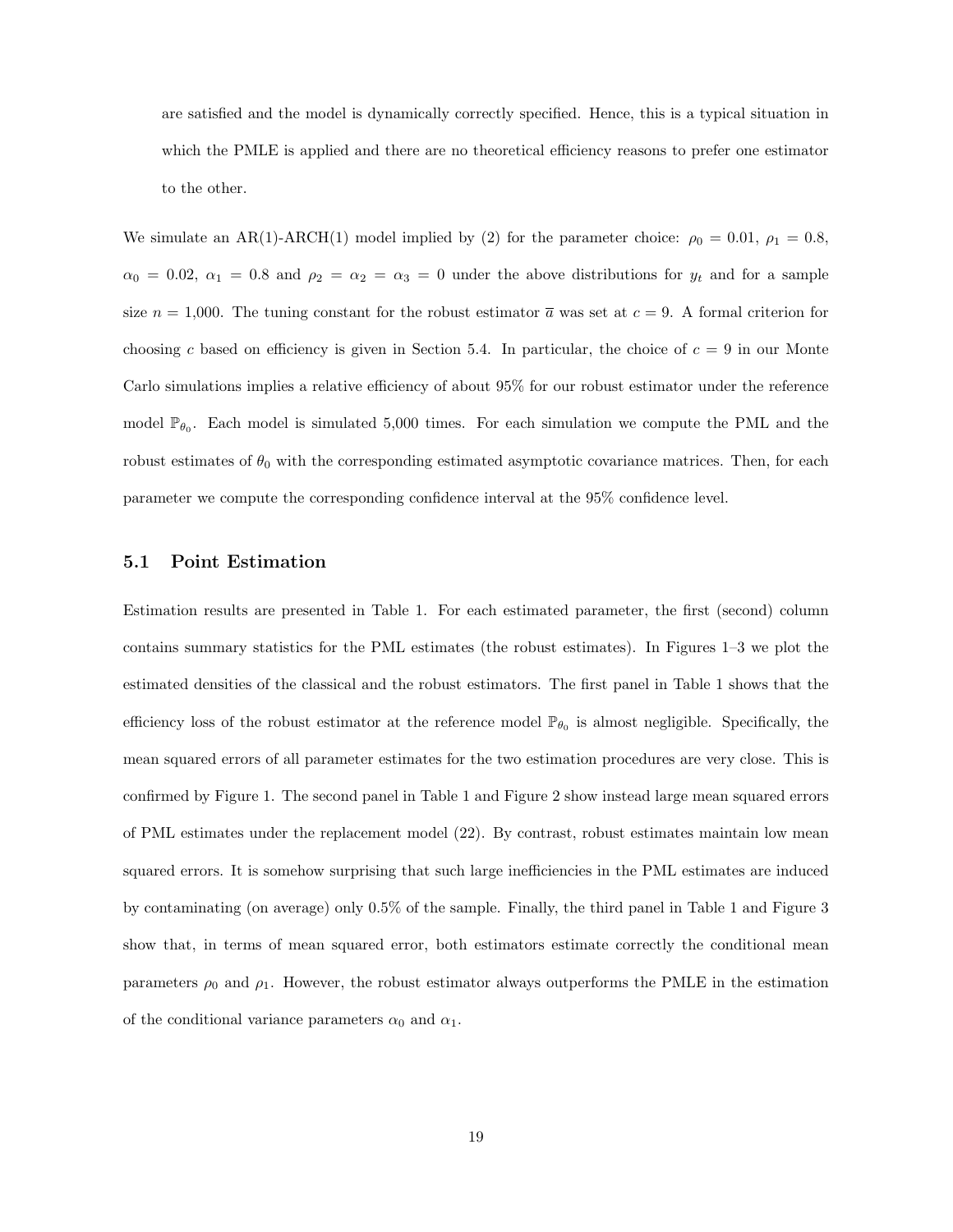#### 5.2 Interval Estimation

Figures 4–6 show the boxplots of the estimated confidence interval lengths for the PML and the robust estimates. Actual confidence interval coverages are close to the nominal level 95% (between 93% and 96%) in both cases and for all parameters. Two exceptions are the confidence intervals of the parameter  $\alpha_0$  which are 78.4% for the PMLE and 92.4% for our robust estimator and the confidence intervals of the parameter  $\rho_0$  which are 90.6% for the PMLE and 93.6% for our robust estimator under the replacement model (22). Moreover, Figure 4 shows that, under the reference model  $\mathbb{P}_{\theta_0}$ , the confidence interval lengths for both estimation techniques are almost identical. However, Figure 5 shows that, under the replacement model (22), the PML confidence intervals are much larger than the robust ones, denoting a large inaccuracy of the inference results. Robust confidence intervals are much more concentrated around  $\theta_0$ . Finally, Figure 6 shows that confidence intervals under the innovative outlier model (23) are tighter for the robust than for the PML estimates, especially for the conditional variance parameters  $\alpha_0$ and  $\alpha_1$ .

### 5.3 Hypothesis Testing

To compare the performance of the classical PMLE and our robust estimator from the perspective of hypothesis testing we also simulated 1,000 sample paths of an  $AR(1)$ - $ARCH(1)$  model for the parameter choices  $\rho_0 = 0$ ,  $\rho_1 = 0$ , 0.05, 0.10 and  $\alpha_0 = 0.02$ ,  $\alpha_1 = 0.8$  under scaled Student  $t_3$  and scaled Student  $t_5$ innovations. We do not necessarily believe that in applications the innovations will generally follow these distributions. We rather take the Student  $t_3$  and  $t_5$  distributions as further examples of distributions which are close to the normal one. Under scaled Student  $t$  innovations model  $(1)$  is dynamically correctly specified and hence the PMLE should perform well. In our experiments we tested the joint null hypothesis  $\rho_0 = \rho_1 = 0$  by means of a classical and a robust Wald statistic. The empirical rejection frequencies of a Wald test based on the classical PMLE and a Wald test based on our robust estimator are calculated for a fixed nominal level 5% of the test. The results are presented in Table 2. The estimated standard error of the empirical rejection frequency  $\hat{p}$  is 0.7%, 1.4%, 1.5% for  $\hat{p} = 5\%$ , 30%, 60%, respectively. Table 2 shows that the robust Wald test performs very well across all models, while the classical test is oversized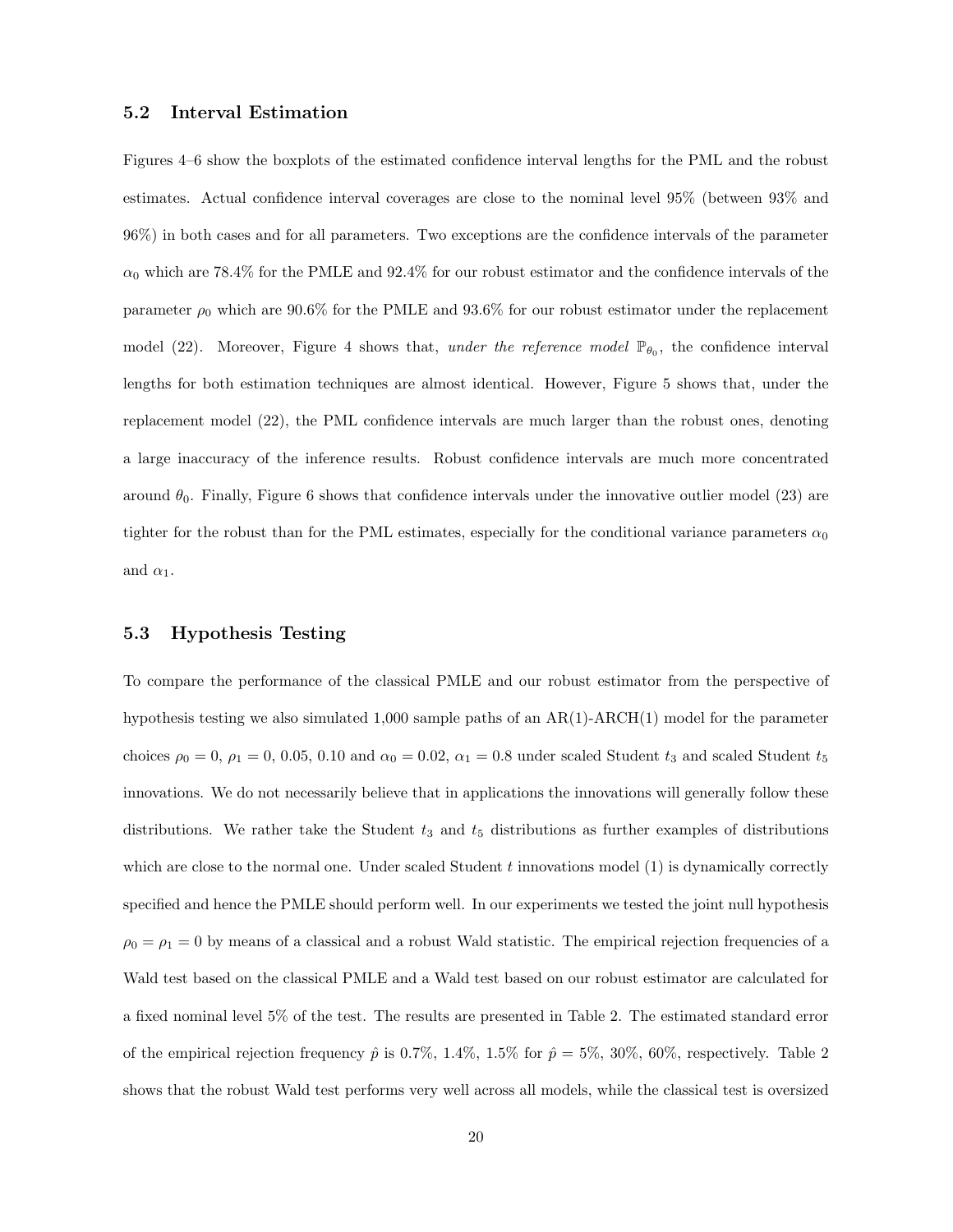in finite samples and shows a lower power than the robust one.

The low power of classical tests under even slight departures from conditional normality suggests that robust tests could be useful in application to unmask some possible 'dynamics' in the data hidden by the presence of influential observations.

#### 5.4 Choice of the Robustness Level  $c$  and Comparison with RGMM

An important issue in the application of our robust inference procedures is the selection of an appropriate tuning constant  $c$  in (10). It appears from the optimality result in Section 3.2.1 and from (21) that such a constant controls the degree of robustness of our robust procedure. Usually one chooses the tuning constant  $c$  in order to achieve a given asymptotic efficiency of the robust estimates under the reference model  $\mathbb{P}_{\theta_0}$ . Figure 7 shows the relative efficiency of the robust estimator  $\bar{a}$  and the RGMME defined in Section 3.2.4 with respect to the MLE. The relative efficiency is measured as  $tr(V(s; \hat{\theta}_n))/tr(V(\psi; \hat{\theta}_n))$ , where the asymptotic covariance matrix V is estimated using  $n = 10,000$  observations simulated under the reference model  $\mathbb{P}_{\theta_0}$  and  $\psi$  is the corresponding estimating function for the robust estimators. For c  $= 9$ , our robust estimator  $\bar{a}$  has about 95% asymptotic relative efficiency; cf. Figure 7. Alternatively, one can choose the tuning constant by taking an inference point of view and by using  $(21)$  to set c according to the expected degree of contamination  $\epsilon$  and the maximal bias allowed on the level of the test. A table providing guidance on how to select c according to this criterion is given in Ronchetti and Trojani (2001, p. 54).

In a simulation study we compared the performances of the PMLE, our robust estimator  $\bar{a}$  and the RGMME introduced in Section 3.2.4 for the same parameter choices and sample size as in the previous Monte Carlo simulation, under the reference model  $\mathbb{P}_{\theta_0}$ , the replacement model (22) for  $\eta$ 5%,  $\xi_t \sim \mathcal{N}(0, 1)$  and the innovative outlier model for  $\epsilon = 1\%$ ,  $\varrho = 5$ . Notice the larger amount of contamination in these experiments. Each model is simulated 1,000 times, given the large computation time of the RGMME which is about five times that of our robust estimator  $\bar{a}$ . For both estimators we set  $c = 4$ . Table 3 summarizes the simulation results. As expected from Figure 7, under the reference model  $\mathbb{P}_{\theta_0}$ , our robust estimator  $\overline{a}$  is more efficient than the RGMME and has a lower MSE in three out of four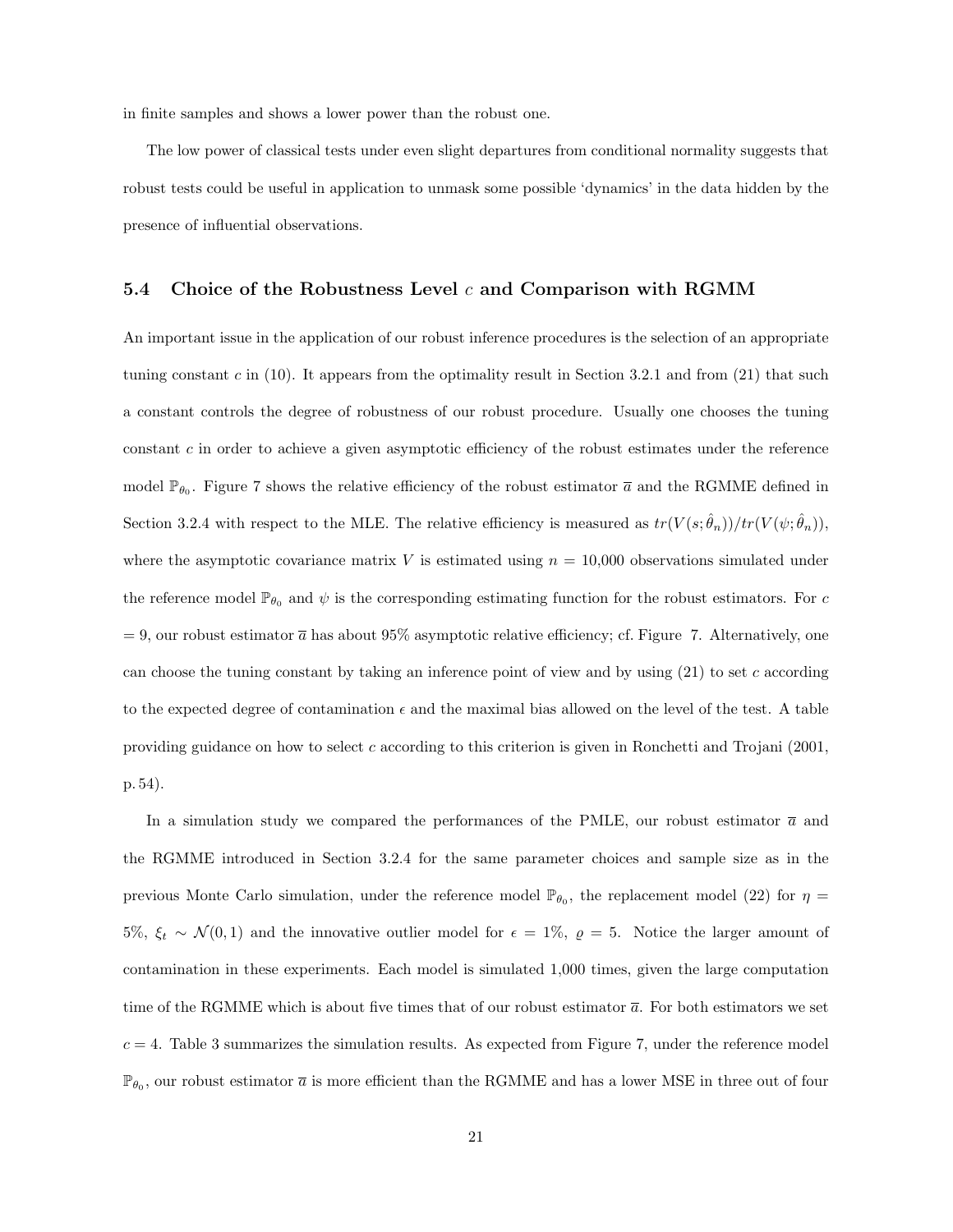estimated parameters. Under the contaminated models the robust estimator  $\bar{a}$  tends to outperform the RGMME in terms of biases and MSE's. Again, under such model misspecifications the PML estimates are found to be highly inefficient.

# 6 Empirical Application

We apply classical and robust Wald tests for ARCH to weekly exchange rate returns of the Swedish krona versus the US dollar over the period November  $29^{th}$ , 1993 until November  $17^{th}$ , 2003. The data were downloaded from Datastream and consist of 522 observations. The first ten sample autocorrelations of squared and absolute returns are not significantly different from zero. Moreover, the Jarque-Bera test has a p-value of 0.47 not rejecting normality. Classical PML estimates for the parameters  $\rho_0$ ,  $\rho_1$ ,  $\alpha_0$  and  $\alpha_1$  of an AR(1)-ARCH(1) model (Wald test p-values for the hypothesis that the corresponding parameter is zero) are 0.02 (0.73), −0.030 (0.53), 1.86 (0), 0.06 (0.22). The robust estimates under a tuning constant  $c = 4$  are 0.01 (0.88), 0.014 (0.75), 1.64 (0), 0.47 (0). Therefore, as in typical financial return series, the conditional mean parameters are not significantly different from zero. Moreover, the PML estimate of the ARCH parameter  $\alpha_1$  is also not significant. Hence, the classical Wald test does not reject the homoscedasticity hypothesis. By contrast, the robust estimate of this ARCH parameter is highly significant, showing that ARCH effects in the data are possibly obscured by some outlying observations detected by the robust weights presented in the bottom panel of Figure 8. These results are consistent with the low power of PML tests under non normal conditional returns in Section 5.3. Finally, it is interesting to notice that one would expect outliers to enhance the ARCH structure. Instead, because the estimation of the volatility by classical techniques is inflated, the potential ARCH structure is hidden by the presence of a few outlying observations.

# 7 Conclusions

We derived optimal bounded-influence estimators for the parameters of conditional location and scale models under a conditionally Gaussian reference model. Based on these results, we obtained optimal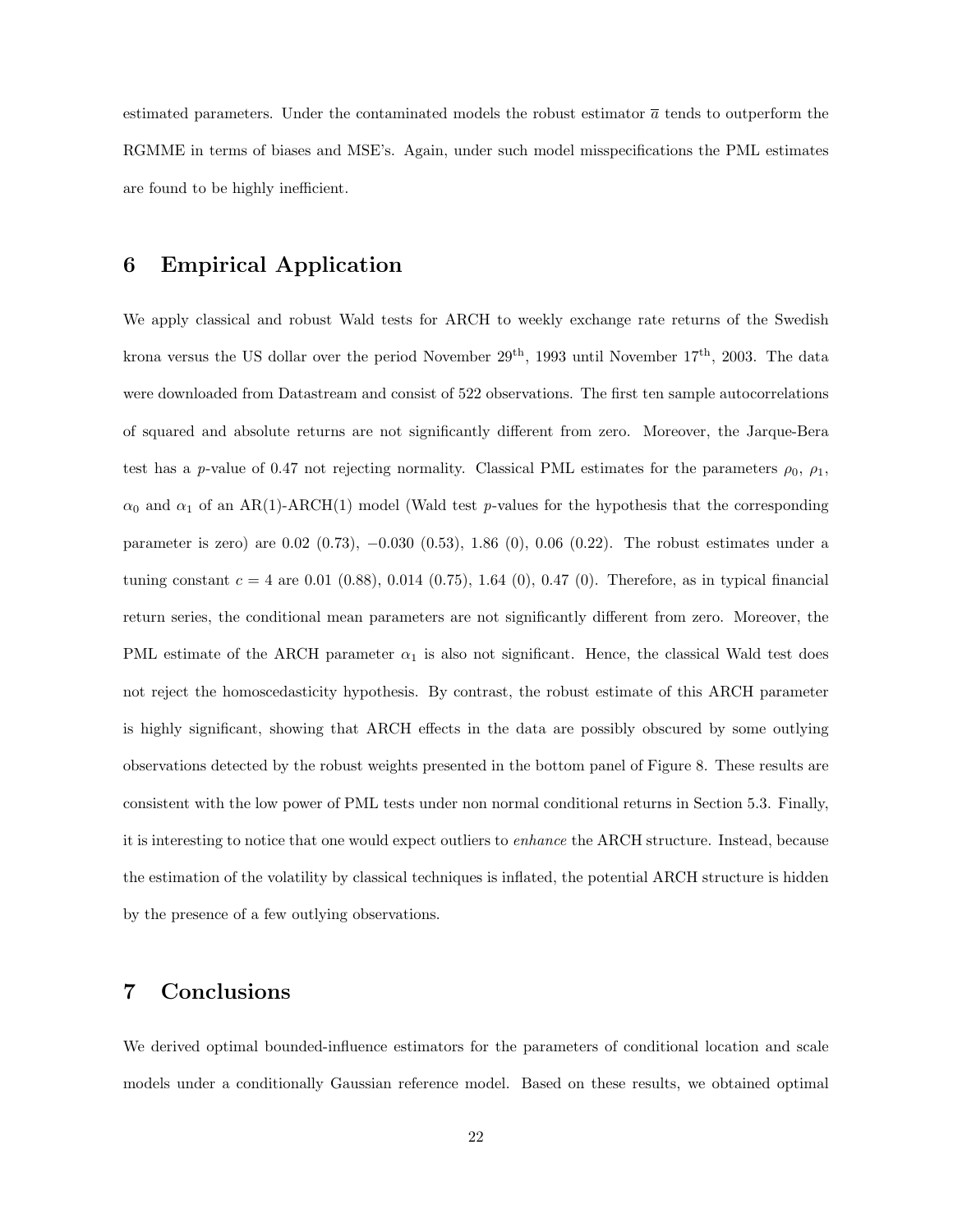bounded-influence versions of the classical likelihood-based tests for parametric hypotheses. We proposed an efficient algorithm for the computation of our robust estimators, which strongly reduces the necessary computation time by avoiding the simulation of multidimensional integrals. Monte Carlo simulations show that our robust estimators maintain a high efficiency under ideal model conditions and have good robustness properties under local departures from conditional normality, both in estimation and inference. On the contrary, classical PML estimators are highly inefficient even under small departures from conditional Gaussianity. An application to exchange rate data confirms these patterns.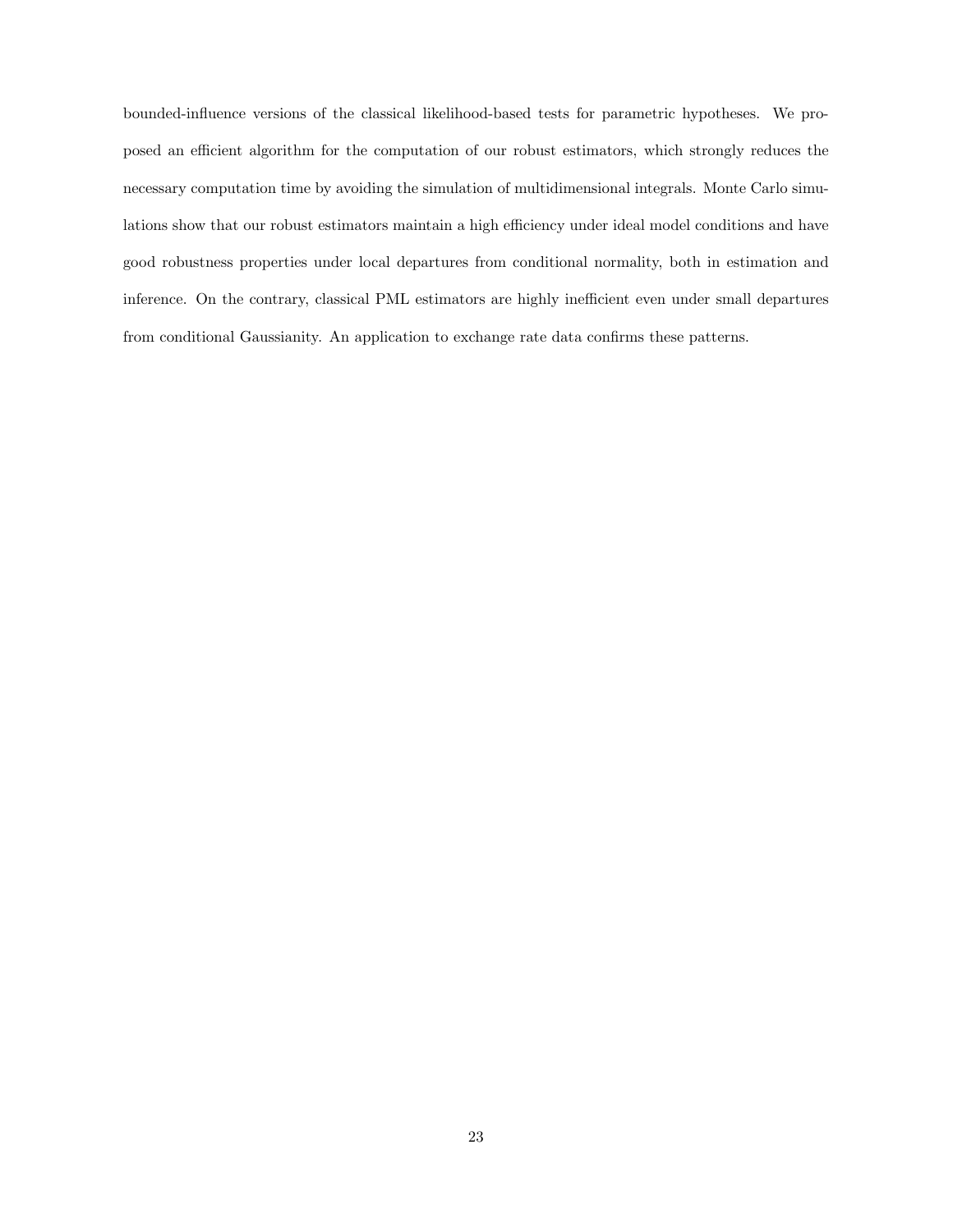#### **A** Computation of  $\tau(y_1^{m-1})$  $_1^{m-1}$ ;  $\theta_0$ )

This appendix describes the computation of the correction factor  $\tau(y_1^{m-1}; \theta_0)$  in equation (12). According to (5), the Gaussian score function can be written as

$$
s(y_1^m; \theta_0) = -k_{1,m} + k_{2,m} u_m(\theta_0) + k_{1,m} u_m^2(\theta_0),
$$

where  $u_m(\theta_0) \sim \mathcal{N}(0, 1)$  under the reference model  $\mathbb{P}_{\theta_0}^m$ . For brevity we write A instead of  $A(\theta_0)$ . Formally, the problem is to compute  $\tau(y_1^{m-1}; \theta_0)$  such that

$$
0 = A \int_{-\infty}^{+\infty} \left( -k_{1,m} + k_{2,m} u + k_{1,m} u^2 - \tau(y_1^{m-1}; \theta_0) \right) w(y_1^{m-1}, \mu_m(\theta_0) + \sigma_m(\theta_0) u; \theta_0) d\Phi(u).
$$

As  $\tau(y_1^{m-1}; \theta_0)$ ,  $k_{1,m}$  and  $k_{2,m}$  are  $\mathcal{F}_{m-1}$ -measurable, we have

$$
\tau(y_1^{m-1}; \theta_0) = \frac{\tau_{num}(y_1^{m-1}; \theta_0)}{\tau_{den}(y_1^{m-1}; \theta_0)},
$$

where

$$
\tau_{num}(y_1^{m-1}; \theta_0) := \int_{-\infty}^{+\infty} \left( -k_{1,m} + k_{2,m} u + k_{1,m} u^2 \right) w(y_1^{m-1}, \mu_m(\theta_0) + \sigma_m(\theta_0) u; \theta_0) d\Phi(u), \tag{24}
$$

$$
\tau_{den}(y_1^{m-1}; \theta_0) := \int_{-\infty}^{+\infty} w(y_1^{m-1}, \mu_m(\theta_0) + \sigma_m(\theta_0) u; \theta_0) d\Phi(u).
$$
\n(25)

Clearly, the difficulties in the computation of these integrals derive from the presence of the weighting function  $w(y_1^m; \theta_0)$  defined in (10). However, as the weighting function implies that  $\|\psi_c(y_1^m; \theta_0)\|^2 \leq c^2$ , we can equivalently express such an inequality in terms of 'admissible' values of the standardized innovation  $u_m(\theta_0)$ . Specifically, we compute  $\tau(y_1^{m-1}; \theta_0)$  by means of the following two steps procedure. Step 1. In the first step we compute the real roots in the real variable  $u_m(\theta_0)$  of the quartic equa-

tion (16), i.e.

$$
0 = ||A (s(y_1^m; \theta_0) - \tau^{(0)})||^2 - c^2
$$
  
= 
$$
||A (-k_{1,m} + k_{2,m} u_m(\theta_0) + k_{1,m} u_m^2(\theta_0) - \tau^{(0)})||^2 - c^2
$$
  
= 
$$
a_4 u_m^4(\theta_0) + a_3 u_m^3(\theta_0) + a_2 u_m^2(\theta_0) + a_1 u_m(\theta_0) + a_0 - c^2
$$

where

$$
a_4:=k_{1,m}^\top A^\top A k_{1,m}, \quad a_3:=2k_{1,m}^\top A^\top A k_{2,m},
$$

,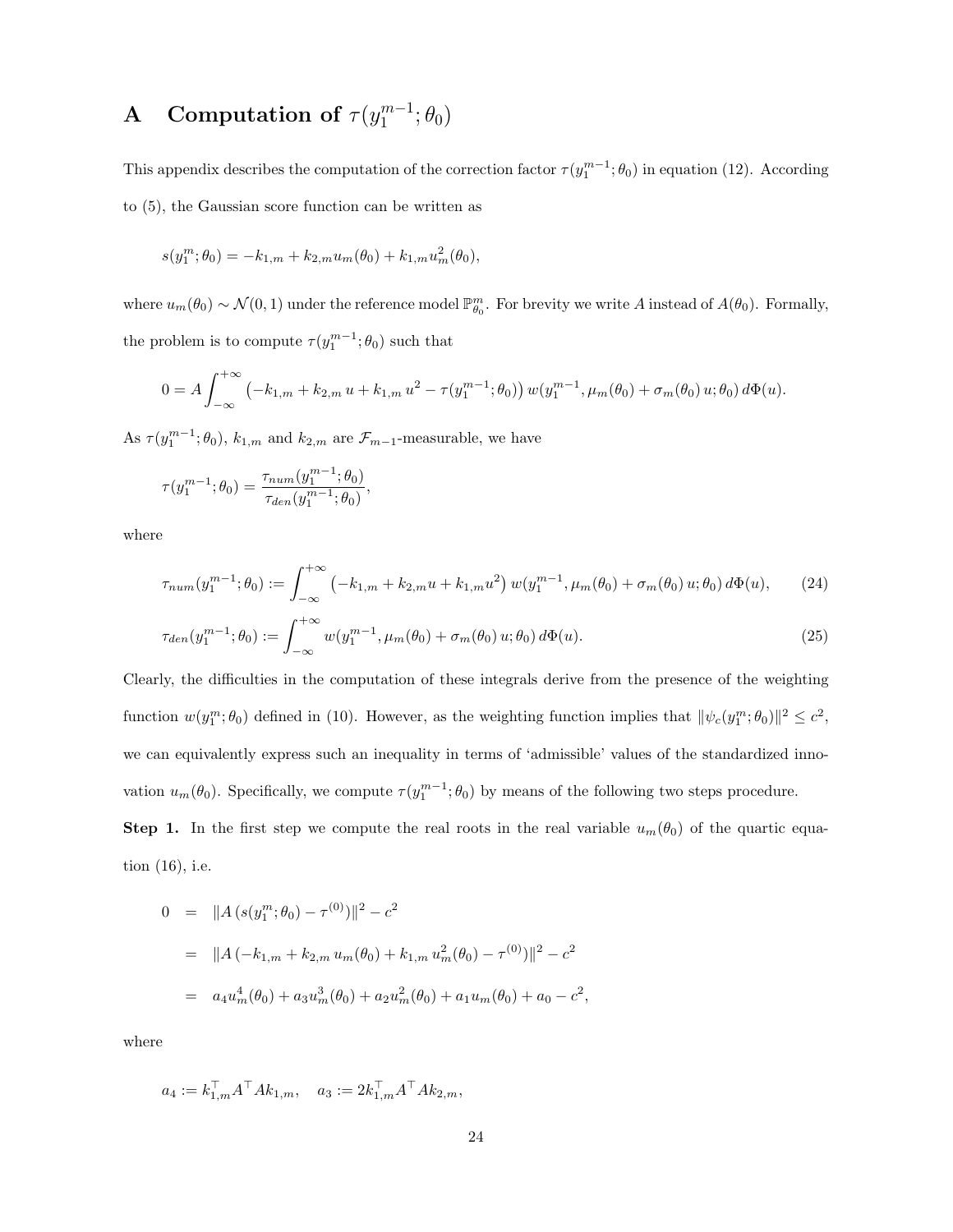$$
a_2 := k_{2,m}^\top A^\top A k_{2,m} - 2k_{1,m}^\top A^\top A k_{1,m} - 2k_{1,m}^\top A^\top A \tau^{(0)}
$$
  
\n
$$
a_1 := -a_3 - 2k_{2,m}^\top A^\top A \tau^{(0)},
$$
  
\n
$$
a_0 := a_4 + 2k_{1,m}^\top A^\top A \tau^{(0)} + \tau^{(0)\top} A^\top A \tau^{(0)}.
$$

Existence of a solution is guaranteed by Lemma 2.1 in Künsch et al. (1989) when choosing  $c \geq \sqrt{p}$ . In general, we have either two or four real roots. As  $a_4 > 0$ , in the first case

,

$$
||A (s(y_1^m; \theta_0) - \tau^{(0)})|| \leq c, \quad u_m(\theta_0) \in [\underline{u}_m, \overline{u}_m],
$$
  
>  $c, \quad u_m(\theta_0) \in (-\infty, \underline{u}_m) \cup (\overline{u}_m, +\infty),$ 

denoting by  $\underline{u}_m \le \overline{u}_m$  the real roots. In the second case, with four real roots  $\underline{\underline{u}}_m \le \underline{u}_m \le \overline{u}_m \le \overline{\overline{u}}_m$ ,

$$
||A (s(y_1^m; \theta_0) - \tau^{(0)})|| \leq c, \quad u_m(\theta_0) \in [\underline{u}_m, \underline{u}_m] \cup [\overline{u}_m, \overline{\overline{u}}_m]
$$
  
> c,  $u_m(\theta_0) \in (-\infty, \underline{u}_m) \cup (\underline{u}_m, \overline{u}_m) \cup (\overline{\overline{u}}_m, +\infty).$ 

In almost all simulations and all empirical estimations in the paper we found only two real roots.

Step 2. In the second step we 'split' the integral in equation (24) and (25) according to the roots determined in Step 1. Assume first that there are two real roots, then

$$
\tau_{num}(y_1^{m-1}; \theta_0)
$$
\n
$$
q_n(u) :=
$$
\n
$$
= \int_{-\infty}^{u_m} \overbrace{(-k_{1,m} + k_{2,m}u + k_{1,m}u^2)}^{q_m} \frac{c}{\|A(s(v; \theta_0) - \tau^{(0)})\|} d\Phi(u)
$$
\n
$$
+ \int_{\frac{u_m}{u_m}}^{\overline{u_m}} (-k_{1,m} + k_{2,m}u + k_{1,m}u^2) d\Phi(u)
$$
\n
$$
+ \int_{\overline{u_m}}^{+\infty} (-k_{1,m} + k_{2,m}u + k_{1,m}u^2) \frac{c}{\|A(s(v; \theta_0) - \tau^{(0)})\|} d\Phi(u)
$$
\n
$$
:= \int_{-\infty}^{u_m} q_n(u) \frac{1}{\sqrt{2\pi}} \exp(-0.5u^2) du - k_{1,m} [\Phi(\overline{u_m}) - \Phi(\underline{u_m})] + k_{2,m} M_{1,m} + k_{1,m} M_{2,m}
$$
\n
$$
+ \int_{\overline{u_m}}^{+\infty} q_n(u) \frac{1}{\sqrt{2\pi}} \exp(-0.5u^2) du.
$$

Notice that  $q_n : \mathbb{R} \longrightarrow \mathbb{R}^p$  with the same functional form in each component.  $M_{1,m}$ ,  $M_{2,m}$  are defined in Proposition 3.2 and  $v := (y_1^{m-1}, \mu_m(\theta_0) + \sigma_m(\theta_0) u).$ 

Specifically,  $M_{1, \cdot}$  and  $M_{2, \cdot}$  are the truncated first and second moments of a standard Gaussian random variable and integration by parts yields

$$
M_{1,\cdot} = \int_a^b u \, d\Phi(u) = \phi(a) - \phi(b), \quad M_{2,\cdot} = \int_a^b u^2 \, d\Phi(u) = a \, \phi(a) - b \, \phi(b) + \Phi(b) - \Phi(a).
$$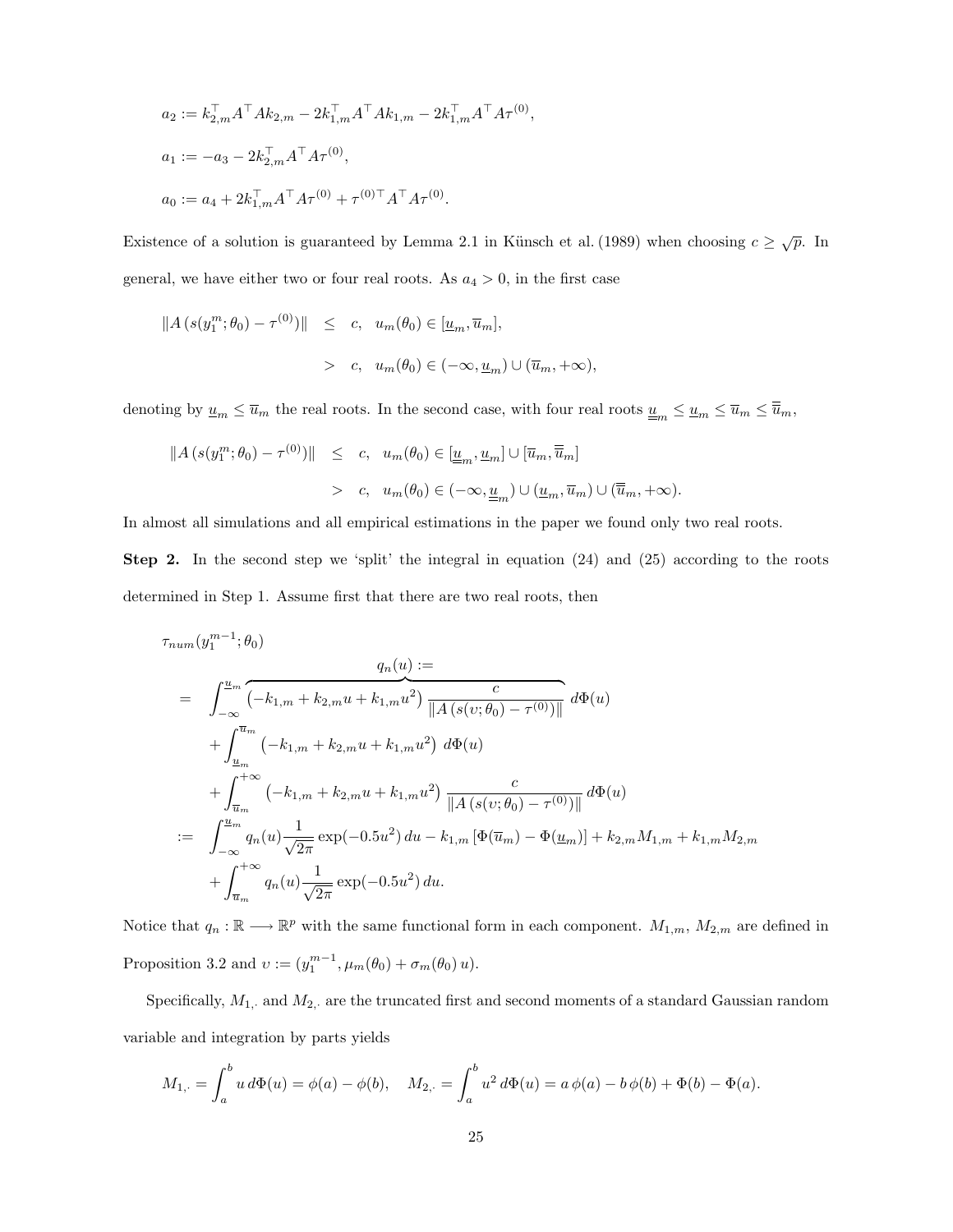The remaining univariate integrals are approximated 'componentwise' using Laplace's method. Under standard regularity conditions (cf. for instance Jensen (1995), p. 58) on the real function  $q(\cdot)$ , for  $\alpha \to \infty$ 

$$
\int_0^\infty \alpha \exp(-\alpha u) \ q(u) \ du = q(0) + \frac{q'(0)}{\alpha} + \frac{q''(0)}{\alpha^2} + O\left(\frac{1}{\alpha^3}\right)
$$

$$
=: \ \mathcal{L}(q, \alpha) + O\left(\frac{1}{\alpha^3}\right).
$$

 $\mathcal{L}(q,\alpha)$  is the Laplace approximation of the integral up to the third order. We use third order Laplace approximations as the contribution of higher order terms is negligible. Therefore,

$$
\int_{\overline{u}_m}^{+\infty} q_n(u) \frac{1}{\sqrt{2\pi}} \exp(-0.5u^2) du
$$
\n
$$
= \frac{1}{\sqrt{2\pi}} \exp(-0.5\overline{u}_m^2) \frac{1}{\overline{u}_m} \int_0^{+\infty} \overline{u}_m \exp(-\overline{u}_m z) q_n(\overline{u}_m + z) \exp(-0.5z^2) dz
$$
\n
$$
= \frac{1}{\sqrt{2\pi}} \exp(-0.5\overline{u}_m^2) \frac{1}{\overline{u}_m} \left( \mathcal{L}(\overline{q}_n, \overline{u}_m) + O\left(\frac{1}{\overline{u}_m^3}\right) \right)
$$
\n
$$
=: L_n(\overline{u}_m) + O\left(\frac{1}{\overline{u}_m^3}\right),
$$

where  $\overline{q}_n(z) := q_n(\overline{u}_m + z) \exp(-0.5z^2)$ . Similarly,

$$
\int_{-\infty}^{\underline{u}_m} q_n(u) \frac{1}{\sqrt{2\pi}} \exp(-0.5u^2) du = -\frac{1}{\sqrt{2\pi}} \exp(-0.5\underline{u}_m^2) \frac{1}{\underline{u}_m} \left( \mathcal{L}(\underline{q}_n, \underline{u}_m) + O\left(\frac{1}{\underline{u}_m^3}\right) \right)
$$
  
=: 
$$
-L_n(\underline{u}_m) + O\left(\frac{1}{\underline{u}_m^3}\right),
$$

where  $q_n(z) := q_n(\underline{u}_m + z) \exp(-0.5z^2)$ . The procedure for computing the denominator of  $\tau$  in (25) is analogous.

In the general case where the quartic equation (16) has four real roots  $\underline{u}_m \le \underline{u}_m \le \overline{u}_m \le \overline{u}_m$ , for instance the integral in (25) becomes

$$
\tau_{den}(y_1^{m-1}; \theta_0)
$$
\n
$$
= \int_{-\infty}^{\frac{u}{m}} \frac{c}{\|A(s(v; \theta_0) - \tau^{(0)})\|} d\Phi(u) + \int_{\frac{u}{m}}^{\frac{u}{m}} d\Phi(u) + \int_{\frac{u}{m}}^{\frac{u}{m}} \frac{c}{\|A(s(v; \theta_0) - \tau^{(0)})\|} d\Phi(u)
$$
\n
$$
+ \int_{\frac{u}{m}}^{\frac{u}{m}} d\Phi(u) + \int_{\frac{u}{m}}^{\frac{u}{m}} \frac{c}{\|A(s(v; \theta_0) - \tau^{(0)})\|} d\Phi(u)
$$

and Laplace approximation could be applied to the first and the last integral. Numerical results (not reported here) show that the error when neglecting the weighting function in the central integral is very small. In fact  $\underline{u}_m$  and  $\overline{u}_m$  are typically very close and  $||A(s(v;\theta_0)-\tau^{(0)})||$  is quite small, so that the error is essentially zero.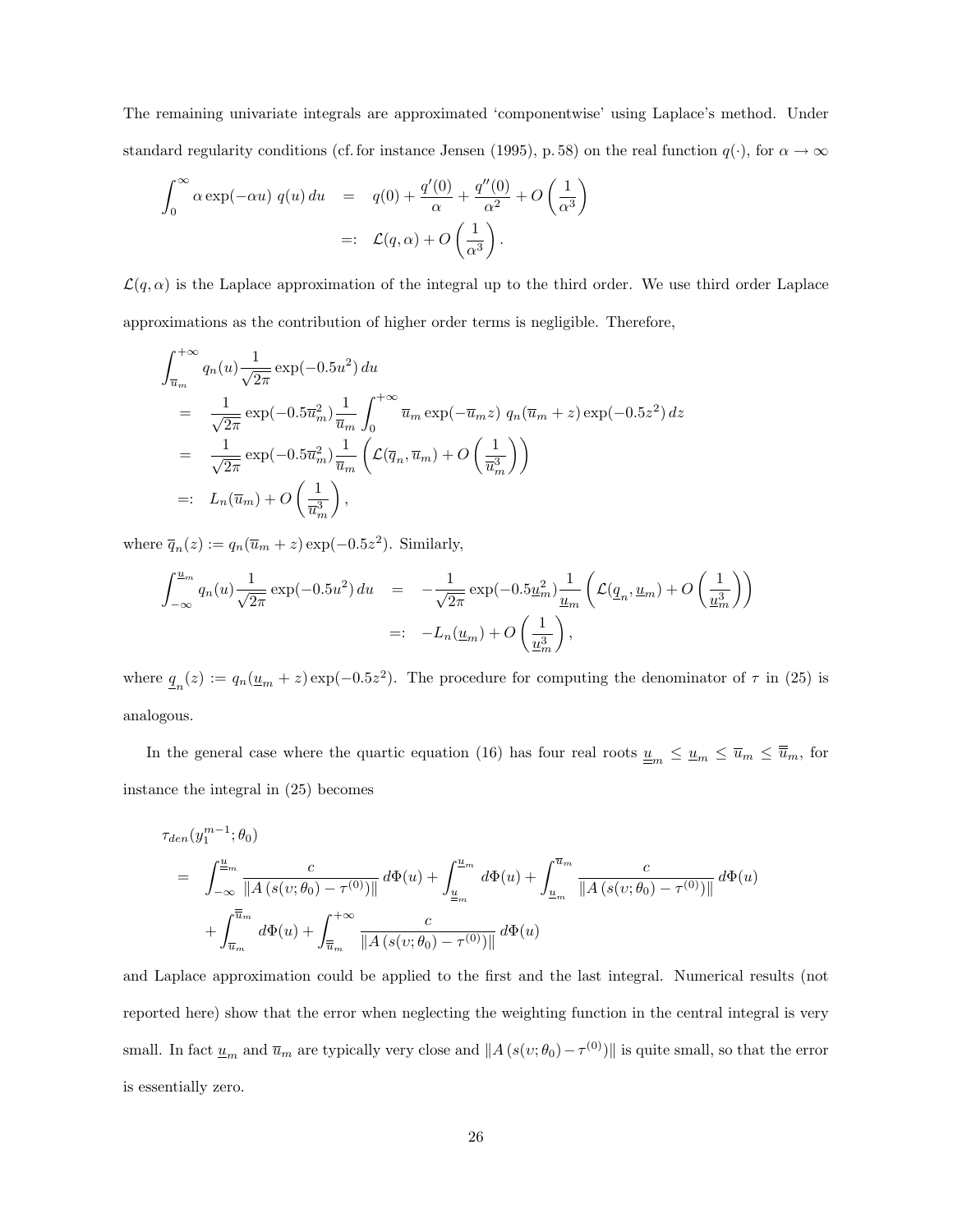|        | $\rho_0 = 0.01$ |            | $\rho_1 = 0.8$ |            | $\alpha_0 = 0.02$ |            | $\alpha_1=0.8$ |            |
|--------|-----------------|------------|----------------|------------|-------------------|------------|----------------|------------|
|        | PML             | <b>ROB</b> | PML            | <b>ROB</b> | <b>PML</b>        | <b>ROB</b> | <b>PML</b>     | <b>ROB</b> |
| mean   | 0.0100          | 0.0100     | 0.7983         | 0.7977     | 0.0200            | 0.0200     | 0.7976         | 0.8007     |
| median | 0.0099          | 0.0100     | 0.7989         | 0.7985     | 0.0199            | 0.0200     | 0.7986         | 0.8016     |
| MSE%   | 0.0026          | 0.0026     | 0.0199         | 0.0208     | 0.0002            | 0.0002     | 0.5756         | 0.5850     |
| mean   | 0.0166          | 0.0112     | 0.7930         | 0.7959     | 0.0298            | 0.0222     | 0.8037         | 0.8081     |
| median | 0.0161          | 0.0111     | 0.7952         | 0.7965     | 0.0290            | 0.0218     | 0.8052         | 0.8064     |
| MSE%   | 0.0132          | 0.0034     | 0.0832         | 0.0254     | 0.0145            | 0.0012     | 1.7880         | 0.8097     |
| mean   | 0.0100          | 0.0100     | 0.7982         | 0.7978     | 0.0199            | 0.0194     | 0.7989         | 0.7727     |
| median | 0.0100          | 0.0100     | 0.7988         | 0.7983     | 0.0199            | 0.0194     | 0.7992         | 0.7748     |
| MSE%   | 0.0030          | 0.0026     | 0.0256         | 0.0209     | 0.0003            | 0.0002     | 0.8006         | 0.6328     |

Table 1: Summary statistics based on 5,000 simulations for the PMLE and the robust estimator  $\bar{a}$  ( $c = 9$ ) of the AR(1)-ARCH(1) model under the reference model  $\mathbb{P}_{\theta_0}$  (first panel; cf. also Figure 1), the replacement model (22) for  $\eta = 0.5\%$ ,  $\xi_t = 1.5$  (second panel; cf. also Figure 2), the innovative outlier model (23) for  $\epsilon$  $= 1\%$ ,  $\varrho = 3$  (third panel; cf. also Figure 3).

|          | $t_{3}$    |      | $t_{5}$    |      |  |  |
|----------|------------|------|------------|------|--|--|
| $\rho_1$ | <b>PML</b> | ROB  | <b>PML</b> | ROB  |  |  |
| 0.00     | 0.08       | 0.05 | 0.07       | 0.05 |  |  |
| 0.05     | 0.17       | 0.24 | 0.22       | 0.26 |  |  |
| 0.10     | 0.46       | 0.65 | 0.62       | 0.74 |  |  |

Table 2: Each entry in the Table corresponds to the empirical rejection frequency of the joint hypothesis  $\rho_0=0$  and  $\rho_1=0$  obtained using 5% critical values for the  $\chi^2$  test of the AR(1)-ARCH(1) model under scaled  $t_3$  and scaled  $t_5$  innovations, respectively.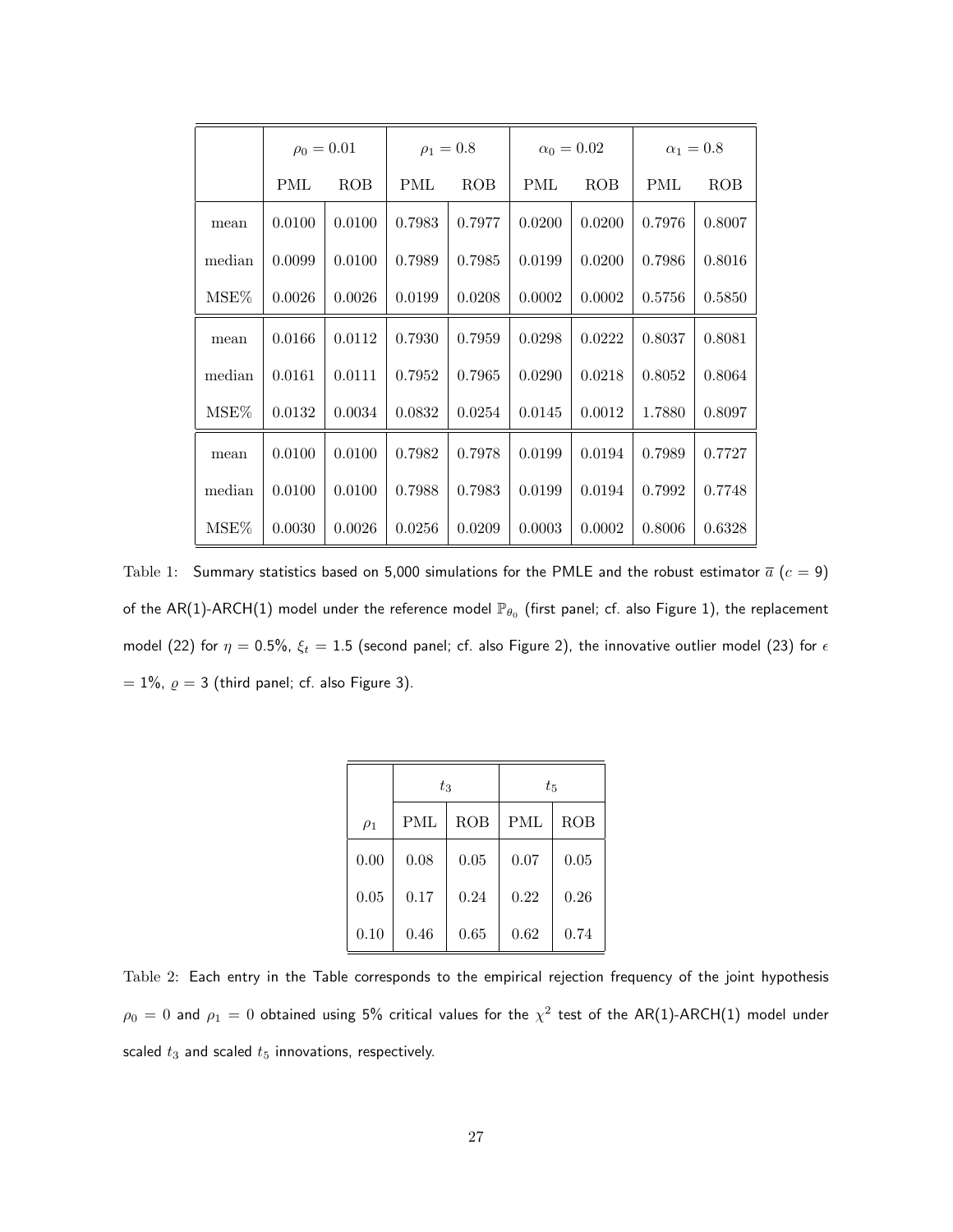|        | $\rho_0 = 0.01$ |        |             | $\rho_1 = 0.8$ |            |             | $\alpha_0 = 0.02$ |        |             | $\alpha_1=0.8$ |        |        |
|--------|-----------------|--------|-------------|----------------|------------|-------------|-------------------|--------|-------------|----------------|--------|--------|
|        | PML             | ROB    | <b>RGMM</b> | PML            | <b>ROB</b> | <b>RGMM</b> | PML               | ROB    | <b>RGMM</b> | PML            | ROB    | RGMM   |
| mean   | 0.0100          | 0.0103 | 0.0099      | 0.7986         | 0.7946     | 0.7898      | 0.0201            | 0.0205 | 0.0204      | 0.7947         | 0.8151 | 0.7995 |
| median | 0.0099          | 0.0101 | 0.0098      | 0.7996         | 0.7953     | 0.7905      | 0.0200            | 0.0205 | 0.0203      | 0.7960         | 0.8177 | 0.8018 |
| MSE%   | 0.0028          | 0.0031 | 0.0034      | 0.0197         | 0.0271     | 0.0367      | 0.0002            | 0.0004 | 0.0003      | 0.5963         | 0.6687 | 0.6928 |
| mean   | 0.0113          | 0.0114 | 0.0113      | 0.7281         | 0.7688     | 0.7580      | 0.0742            | 0.0320 | 0.0320      | 0.6857         | 0.7602 | 0.7393 |
| median | 0.0105          | 0.0113 | 0.0113      | 0.7336         | 0.7701     | 0.7589      | 0.0724            | 0.0312 | 0.0310      | 0.6685         | 0.7582 | 0.7329 |
| MSE%   | 0.0192          | 0.0051 | 0.0056      | 0.8731         | 0.1483     | 0.2396      | 0.3264            | 0.0172 | 0.0172      | 4.7878         | 1.1301 | 1.5891 |
| mean   | 0.0103          | 0.0103 | 0.0103      | 0.7980         | 0.7968     | 0.7895      | 0.0202            | 0.0176 | 0.0173      | 0.7758         | 0.6912 | 0.6843 |
| median | 0.0103          | 0.0101 | 0.0101      | 0.7991         | 0.7970     | 0.7902      | 0.0197            | 0.0175 | 0.0172      | 0.7646         | 0.6921 | 0.6823 |
| MSE%   | 0.0060          | 0.0026 | 0.0027      | 0.0509         | 0.0255     | 0.0381      | 0.0012            | 0.0008 | 0.0009      | 2.5792         | 1.8753 | 2.1094 |

Table 3: Summary statistics based on 1,000 simulations for the PML estimator, the robust estimator  $\overline{a}$  $(c = 4)$  and the robust GMM estimator  $(c = 4)$  of the AR(1)-ARCH(1) model under the reference model  $\mathbb{P}_{\theta_0}$ (first panel), the replacement model (22) for  $\eta = 5\%$ ,  $\xi_t \sim \mathcal{N}(0, 1)$  (second panel), the innovative outlier model (23) for  $\epsilon = 1\%$ ,  $\rho = 5$  (third panel).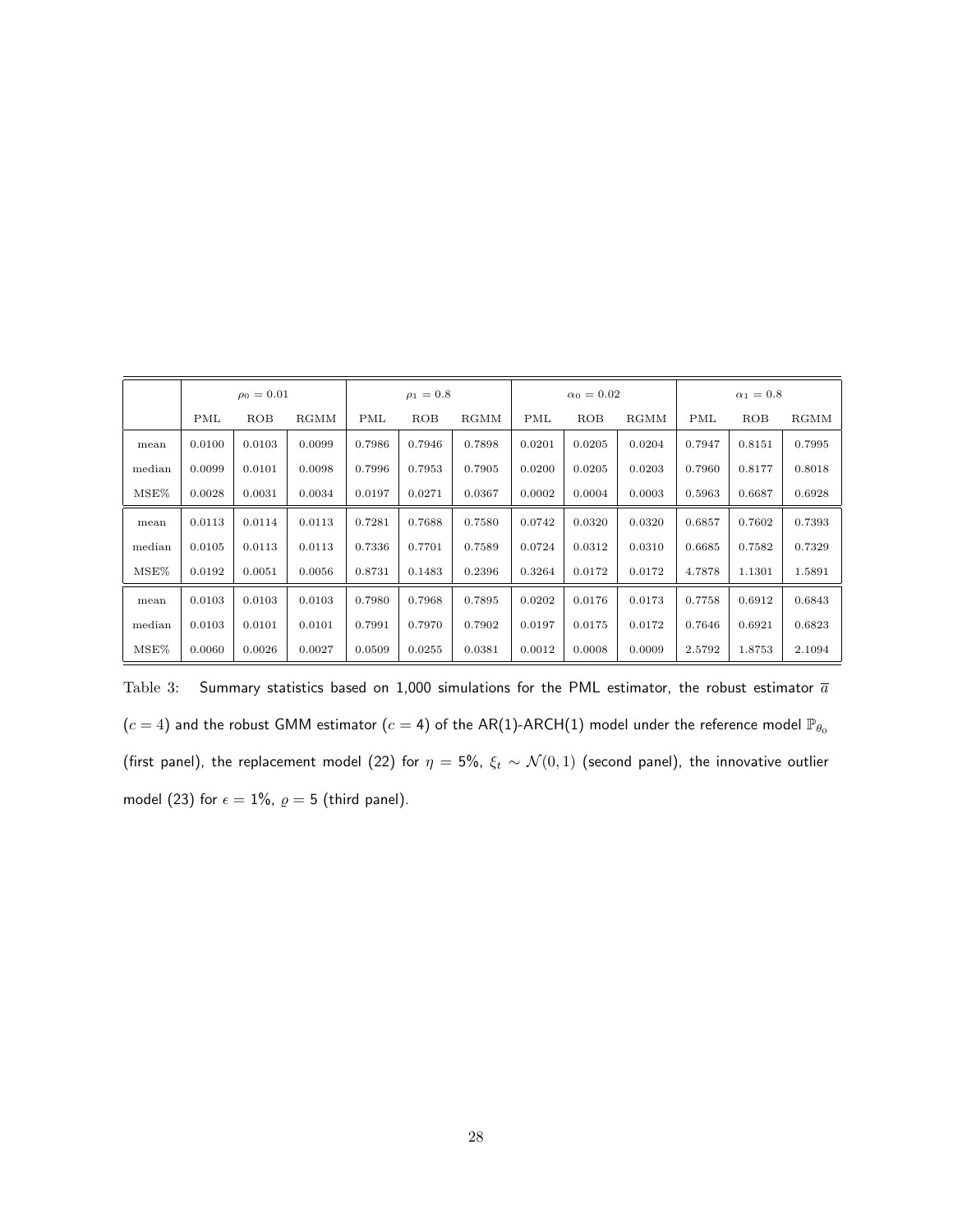

Figure 1:  $\:$  Estimated densities of  $\hat\theta_0:=(\hat\rho_0\;\;\hat\rho_1\;\;\hat\alpha_0\;\;\hat\alpha_1)^\top$  for the AR(1)-ARCH(1) process under the reference model  $\mathbb{P}_{\theta_0}$ , i.e. under Gaussian distribution for the innovations; cf. also the first panel of Table 1.



Figure 2: Estimated densities of  $\hat\theta_0:= (\hat\rho_0-\hat\rho_1-\hat\alpha_0-\hat\alpha_1)^\top$  of the AR(1)-ARCH(1) process under the replacement model (22); cf. also the second panel of Table 1.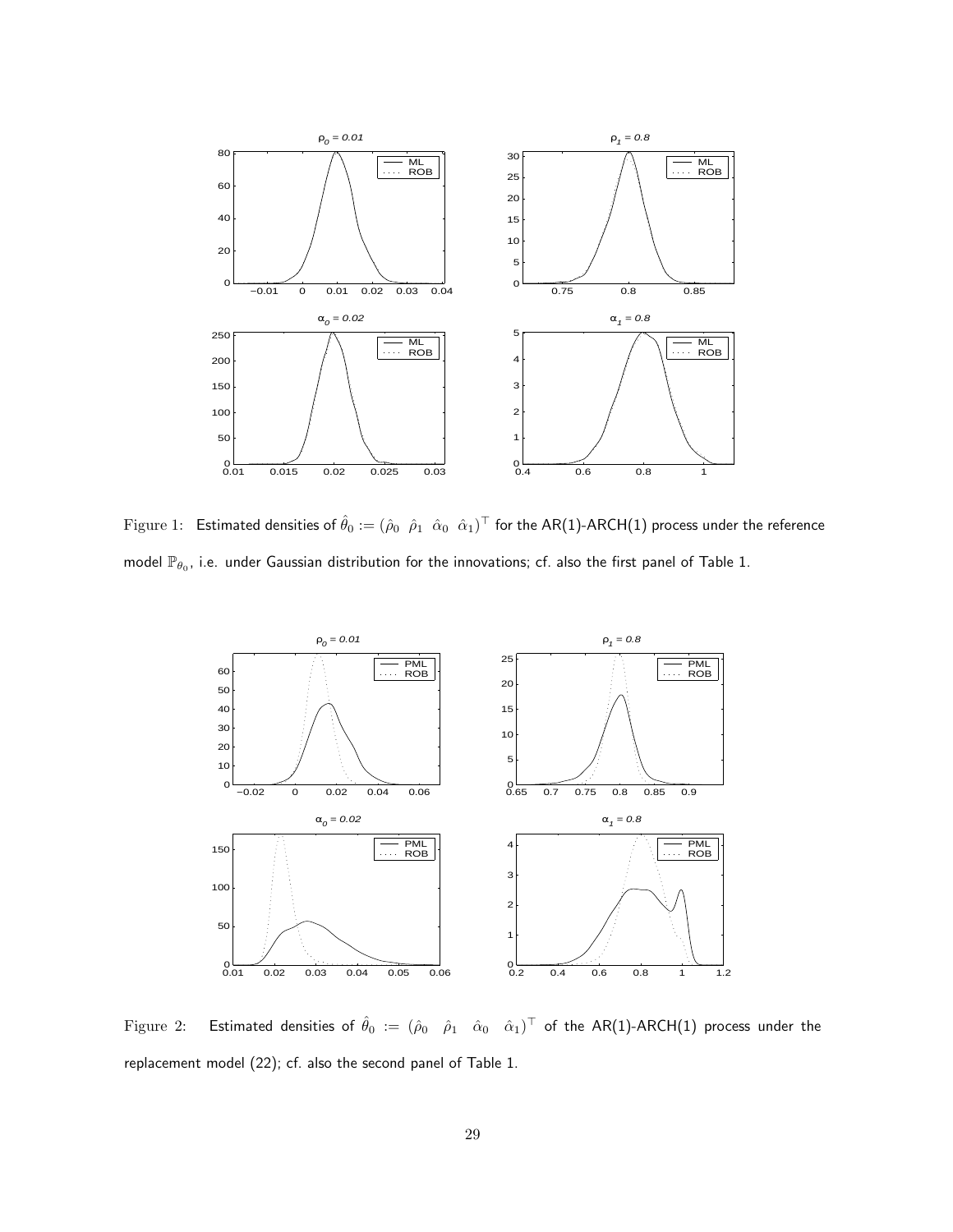

Figure 3: Estimated densities of  $\hat\theta_0:=(\hat\rho_0\;\hat\rho_1\;\hat\alpha_0\;\hat\alpha_1)^\top$  of the AR(1)-ARCH(1) process under the innovative outlier model (23); cf. also the third panel of Table 1.



Figure 4: Boxplot of the lengths of ML (column 1) and robust (column 2) confidence intervals for  $\hat{\theta}_0 :=$  $(\hat{\rho}_0 \quad \hat{\rho}_1 \quad \hat{\alpha}_0 \quad \hat{\alpha}_1)^{\top}$  (cf. Figure 1) under the reference model  $\mathbb{P}_{\theta_0}$ .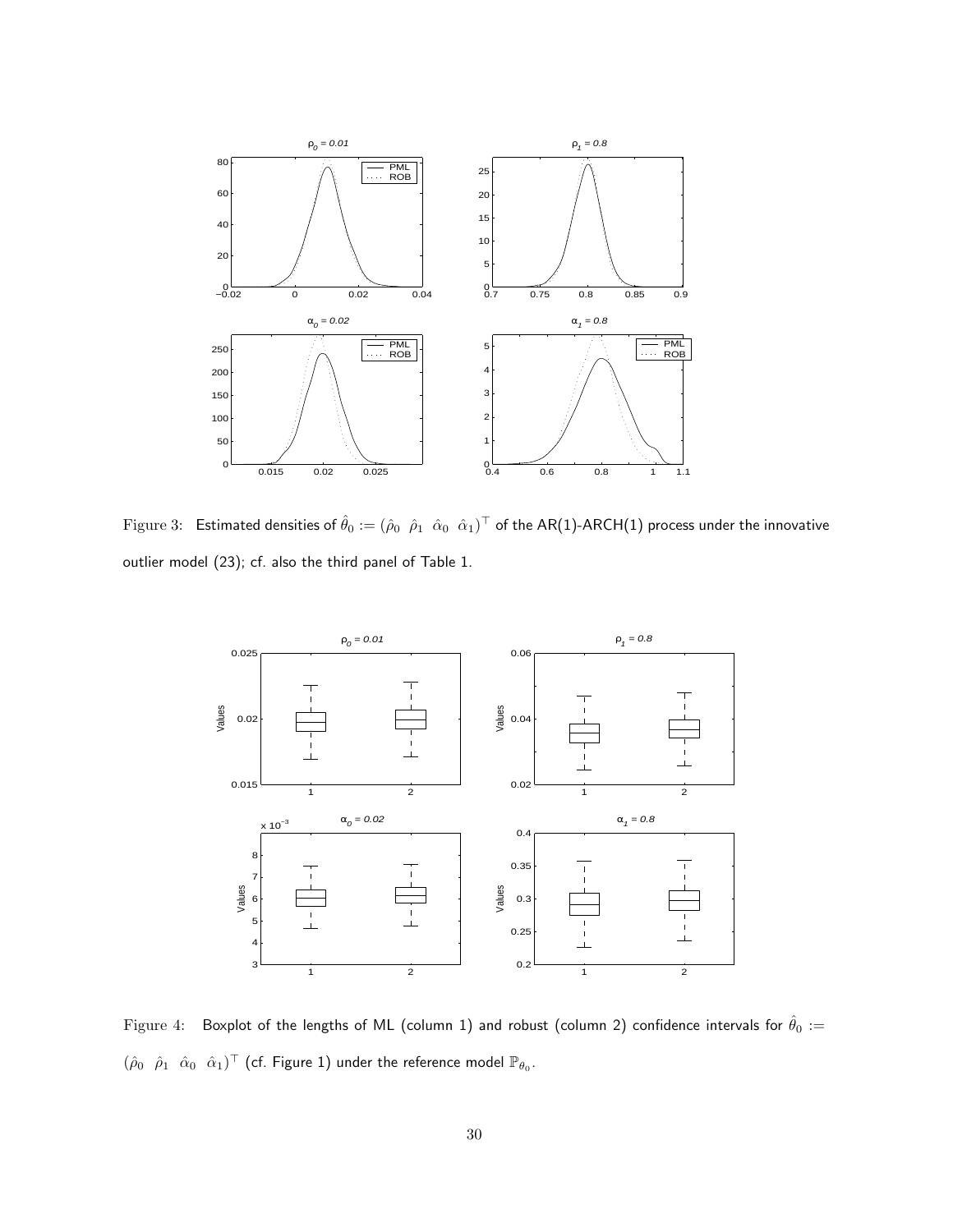

Figure 5: Boxplot of the lengths of PML (column 1) and robust (column 2) confidence intervals for  $\hat{\theta}_0 :=$  $(\hat{\rho}_0 \quad \hat{\rho}_1 \quad \hat{\alpha}_0 \quad \hat{\alpha}_1)^{\top}$  (cf. Figure 2) under the replacement model (22).



Figure 6: Boxplot of the lengths of PML (column 1) and robust (column 2) confidence intervals for  $\hat{\theta}_0 :=$  $(\hat{\rho}_0 \quad \hat{\rho}_1 \quad \hat{\alpha}_0 \quad \hat{\alpha}_1)^{\top}$  (cf. Figure 3) under the innovative outlier model (23).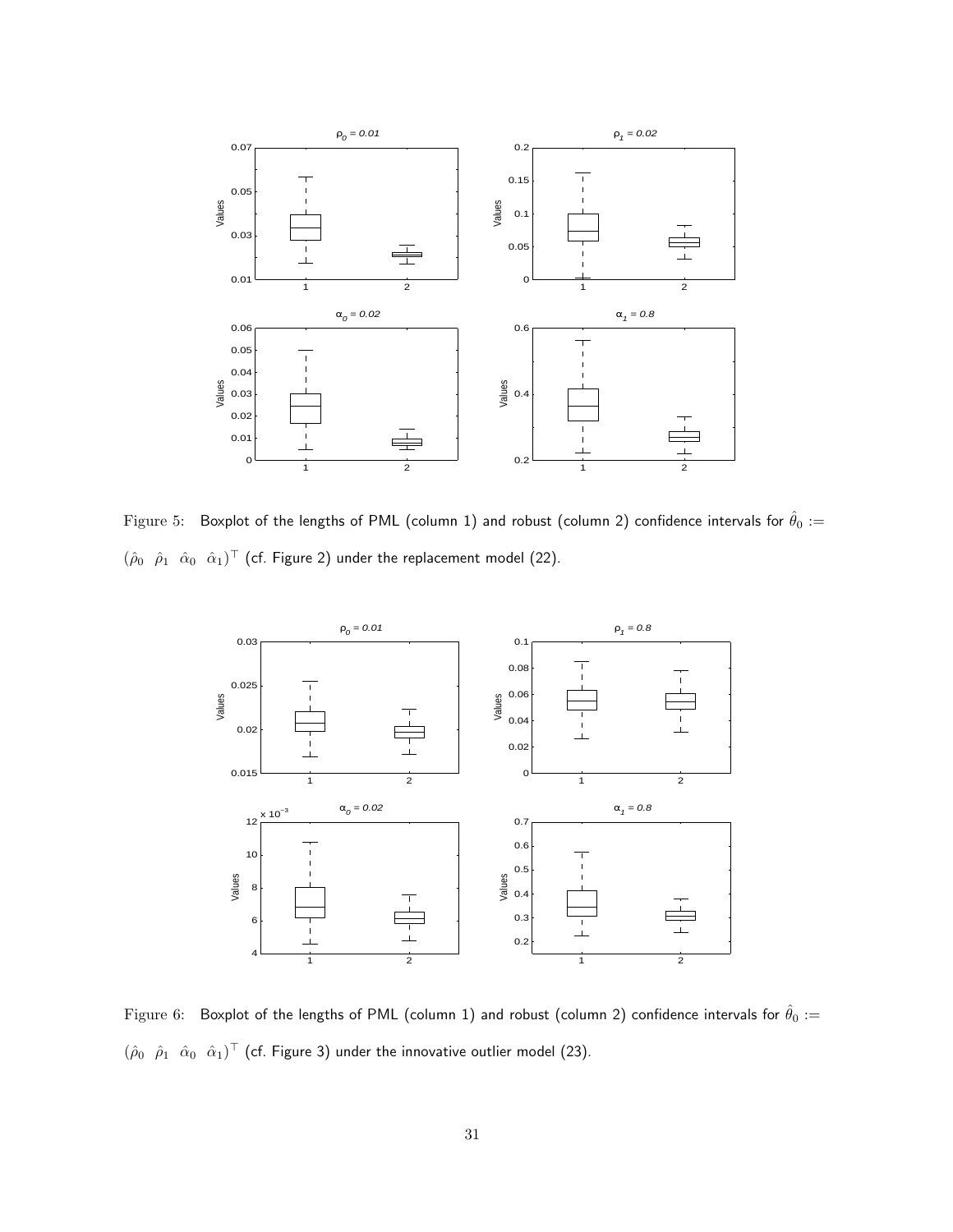

Figure 7:  $\,$  Relative efficiency under the reference model  $\mathbb{P}_{\theta_0}$  (relatively to the MLE) of the robust estimator  $\bar{a}$ and the robust GMME for different values of the robustness level  $c$ .



Figure 8: Weekly exchange rate returns of the Swedish krona versus the US dollar for the period 11/29/1993 until 11/17/2003 (top panel) and the weights implied by the robust estimate of the AR(1)-ARCH(1) model with  $c = 4$  (bottom panel).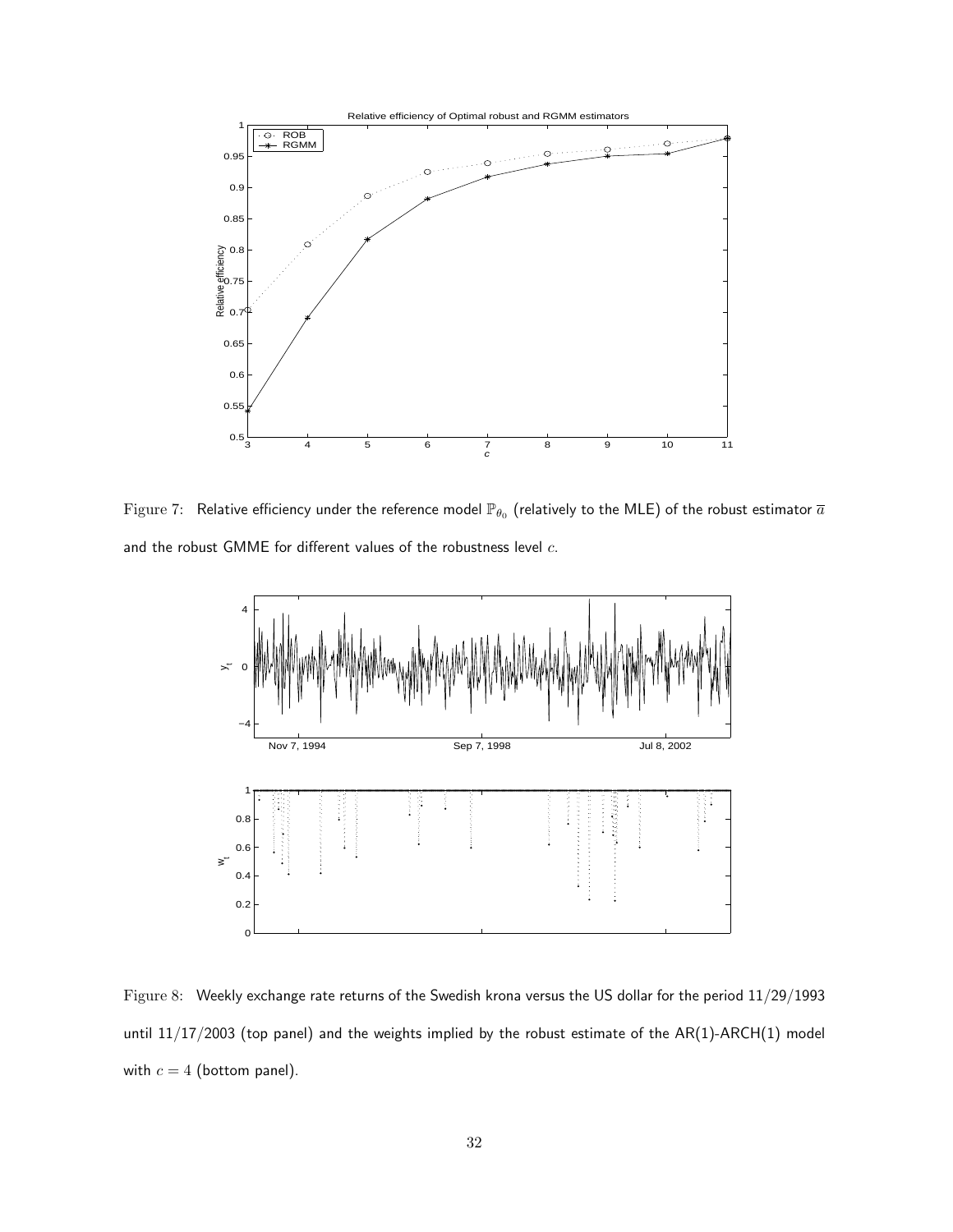# References

- [1] Bednarski, T. (1993), "Fréchet Differentiability of Statistical Functionals and Implications to Robust Statistics," in New Directions in Statistical Data Analysis and Robustness, eds. S. Morgenthaler, E. Ronchetti, and W. A. Stahel, Basel: Birkhäuser, pp. 26–34.
- [2] Bollerslev, T. P. (1986), "Generalized Autoregressive Conditional Heteroskedasticity," Journal of Econometrics, 31, 307–327.
- [3] Bollerslev, T. P., and Wooldridge, J. M. (1992), "Quasi-Maximum Likelihood Estimates and Inference in Dynamic Models with Time Varying Covariances," Econometric Reviews, 11, 143–172.
- [4] Bustos, O., and Yohai, V. J. (1986), "Robust Estimates for ARMA Models," Journal of the American Statistical Association, 81, 155–168.
- [5] Clarke, B. R. (1983), "Uniqueness and Fréchet Differentiability of Functional Solutions to Maximum Likelihood-Type Equations," Annals of Statistics, 11, 1196–1205.
- [6] ———— (1986), "Nonsmooth Analysis and Fréchet Differentiability of M-Functionals," Probability Theory and Related Fields, 73, 197–209.
- [7] Engle, R. F. (1982), "Autoregressive Conditional Heteroskedasticity with Estimate of the Variance of United Kingdom Inflation," Econometrica, 50, 987–1007.
- [8] Engle, R. F., Lilien, D. M., and Robins, R. P. (1987), "Estimating Time Varying Risk Premia in the Term Structure: The ARCH-M Model," Econometrica, 55, 391–407.
- [9] Fernholz, L. T. (1983), Von Mises Calculus for Statistical Functionals, New York: Springer.
- [10] Gagliardini, P., Trojani, F., and Urga, G. (2004), "Robust GMM Tests for Structural Breaks," Journal of Econometrics, To appear.
- [11] Glosten, L. R., Jagannathan, R., and Runkle, D. E. (1993), "On the Relation between the Expected Value and the Volatility of the Nominal Excess Return on Stocks," Journal of Finance, 48, 1779– 1801.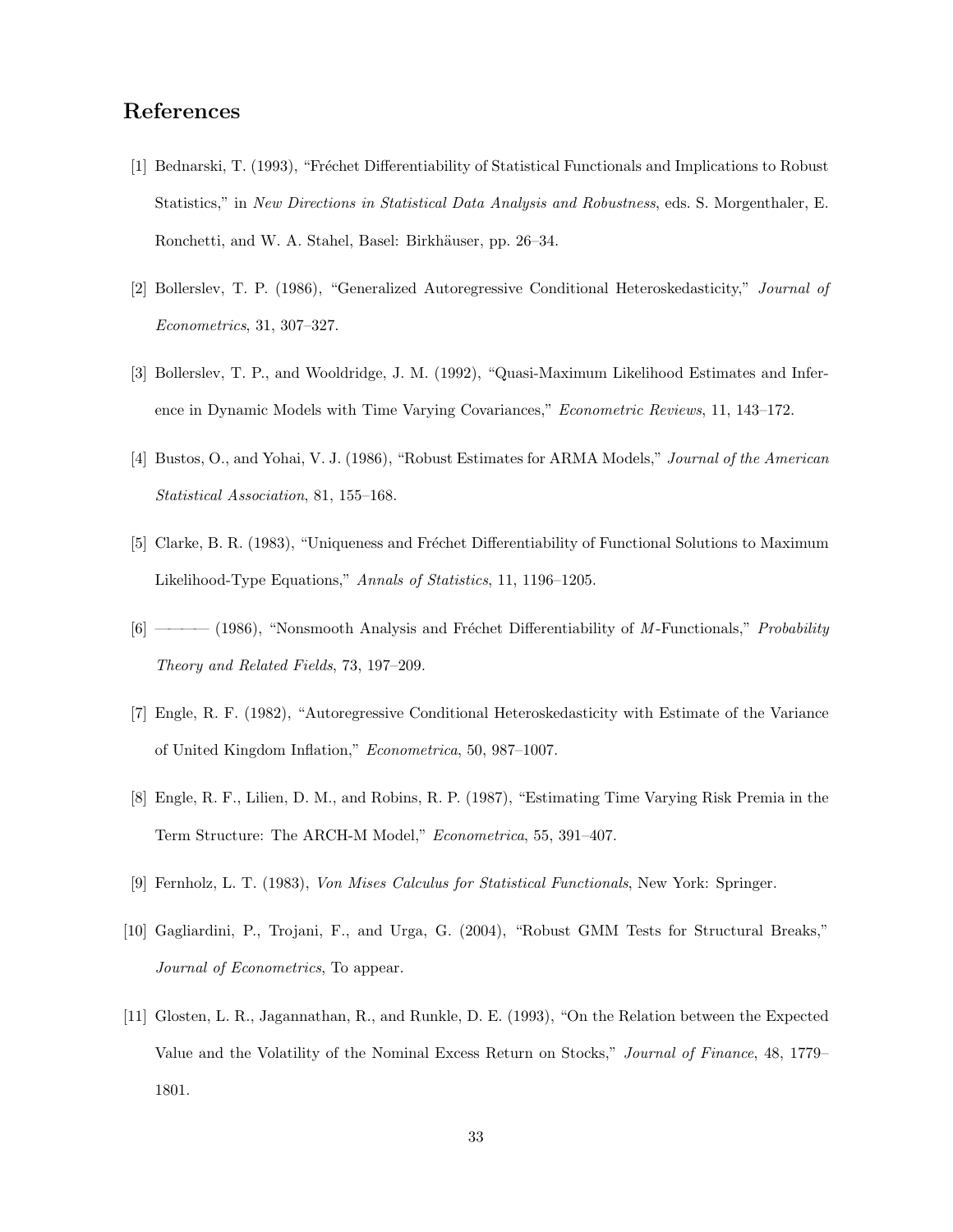- [12] Gourieroux, C., and Monfort, A. (1989), "A General Framework for Testing a Null Hypothesis in a Mixed Form," Econometric Theory, 5, 63–82.
- [13] Gourieroux, C., Monfort, A., and Trognon, A. (1984), "Pseudo Maximum Likelihood Methods: Theory," Econometrica, 52, 681–700.
- [14] Hampel, F. R. (1968), "Contributions to the Theory of Robust Estimation," Ph.D. thesis, University of California, Berkeley.
- [15] ———— (1974), "The Influence Curve and its Role in Robust Estimation," Journal of the American Statistical Association, 69, 383–393.
- [16] Hampel, F. R., Ronchetti, E. M., Rousseeuw, P. J., and Stahel, W. A. (1986), Robust Statistics: The Approach Based on Influence Functions, New York: Wiley.
- [17] Heritier, S., and Ronchetti, E. (1994), "Robust Bounded-Influence Tests in General Parametric Models," Journal of the American Statistical Association, 89, 897–904.
- [18] Huber, P. J. (1981), Robust Statistics, New York: Wiley.
- [19] Jensen, J. L. (1995), Saddlepoint Approximations, Oxford: Clarendon Press.
- [20] Koenker, R. W. (1982), "Robust Methods in Econometrics," Econometric Review, 1, 213–255.
- [21] Koenker, R. W., and Bassett, G. (1978), "Regression Quantiles," Econometrica, 46, 33–50.
- [22] Krasker, W. S., and Welsh, R. E. (1982), "Efficient Bounded-Influence Regression Estimation," Journal of the American Statistical Association, 77, 595–604.
- [23] Krishnakumar, J., and Ronchetti, E. (1997), "Robust Estimators for Simultaneous Equations Models," Journal of Econometrics, 78, 295–314.
- [24] Künsch, H. (1984), "Infinitesimal Robustness for Autoregressive Processes," Annals of Statistics, 12, 843–863.